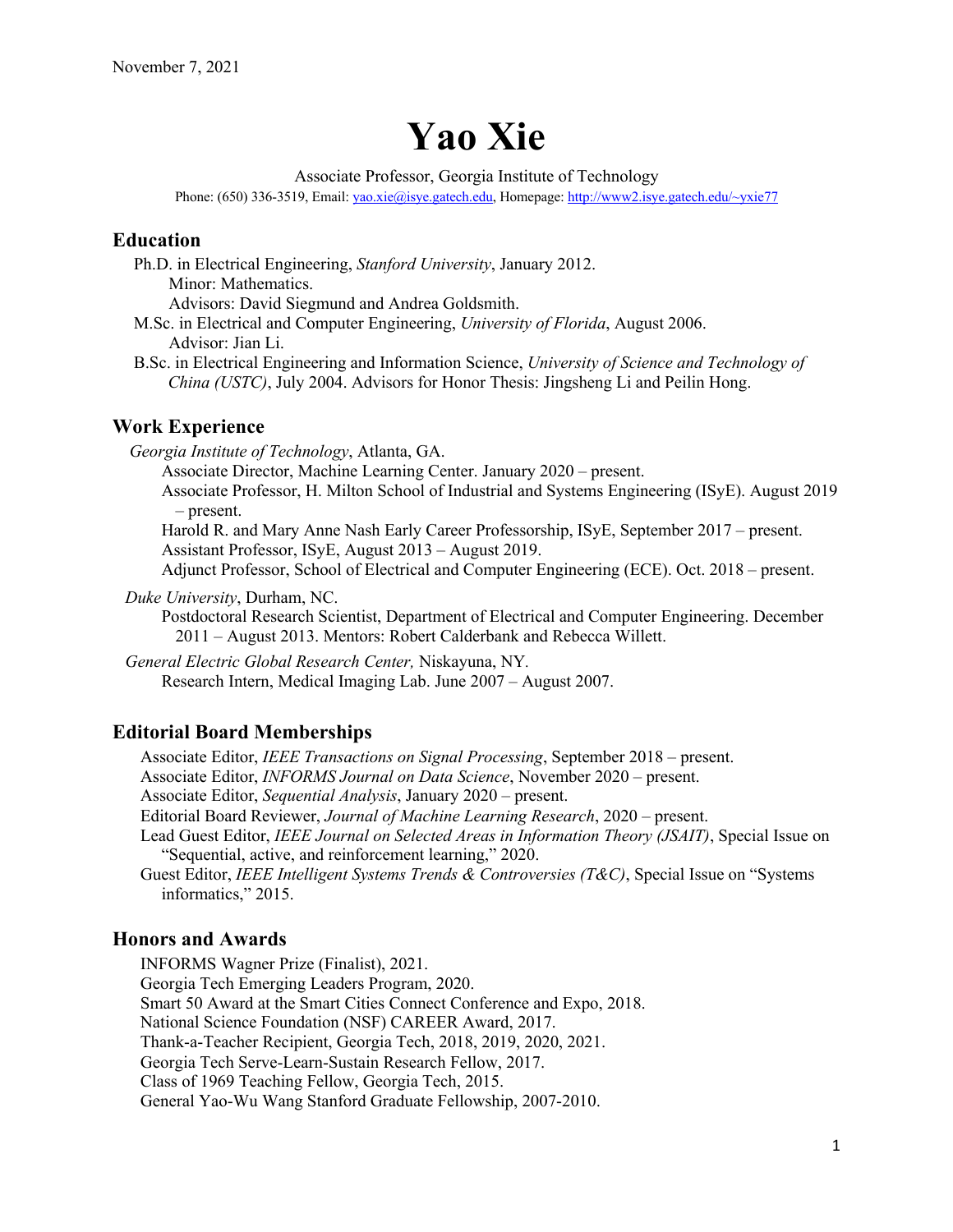Pan Wen-Yuan Scholarship, Stanford University, 2007.

# **Research Awards**

Best Paper Award (Honorable Mention), *ICML Time Series Workshop*, 2021. Best Paper for 16th *INFORMS Workshop on Data Mining and Decision Analytics*, Finalist, 2021. Best Paper for 15th *INFORMS Workshop on Data Mining and Decision Analytics*, 2<sup>nd</sup> Place, 2020. *INFORMS Doing Good OR for Social Good Paper Competition*, 2nd Place, 2019. *INFORMS QSR Best Student Paper Competition*, Finalist, 2019. *INFORMS ICS Best Student Paper Competition*, Runner-Up, 2019. Best Student Paper Award, *IEEE ICASSP Conference*, 2019. *INFORMS Social Media Analytics Best Student Paper Competition*, Finalist, 2018. *INFORMS QSR Best Student Paper Competition*, Finalist, 2018. *Best Poster Award at IMA Workshop*, Forecasting from Complexity, 2018. *INFORMS QSR Best Student Paper Competition*, Finalist, 2017. Best Student Paper Award, *IEEE ICASSP Conference*, Finalist, 2007. Best Student Paper Award, *IEEE Asilomar Conference*, 1<sup>st</sup> place, 2005.

# **Full Publication List**

#### **Journal Publications**

[J46] Shixiang Zhu, He Wang, and Yao Xie. Data-driven optimization for police zone design. *INFORMS Journal on Applied Analytics*. Invited paper, under review. (Wagner Prize Finalist 2021.)

[J45] Shixiang Zhu, Alex Bukharin, Liyan Xie, Shihao Yang, Pinar Keskinocak, and Yao Xie. Early detection of COVID-19 hotspots using spatio-temporal data. *IEEE Journal Selected Topics in Signal Processing (JSTSP)*. Accepted, Nov. 2021.

[J44] Josh Kacher, Yao Xie, Shixiang Zhu, Sven Voigt, Henry Yuchi, Jordan Key, and Surya R. Kalidindi. Signal processing challenges and examples for in-situ transmission electron microscopy. *IEEE Signal Processing Magazine*. Accepted, Oct. 2021.

[J43] Shixiang Zhu, and Yao Xie. Crime linkage detection by spatial-temporal-textual point processes. *Annals of Applied Statistics*. Accepted, August 2021.

[J42] Yiwei Chen, Zheng Wen, and Yao Xie. Dynamic pricing in an evolving and unknown marketplace. *Management Science*, Minor Revision, September 2021.

[J41] Liyan Xie and Yao Xie. Sequential change detection by optimal weighted l2 divergence. *IEEE Selected Areas in Information Theory (JSAIT)*. Vol. 2, No. 2, pp. 747-761, 2021.

[J40] Liyan Xie, Shaofeng Zou, Yao Xie, and Venugopal Veeravalli. Sequential change detection: Classical results and new directions. (Invited Survey.) *IEEE Selected Areas in Information Theory (JSAIT)*. Vol. 2, No. 2, pp. 494-514, 2021.

[J39] Renee T. Rios, Francesca Lolli, Liyan Xie, Yao Xie, and Kimberley Kurtis. Time-series surface resistivity data with change-point detection: Evaluating pozzolanicity under standard and accelerated curing. *Cement and Concrete Research*. Accepted, July 2021.

[J38] Rui Zhang, Junting Chen, Yao Xie, Alexander Shapiro, Urbashi Mitra. Testing rank of incomplete unimodal matrices. *IEEE Signal Processing Letter*. Vol. 28, pp. 877-881, 2021.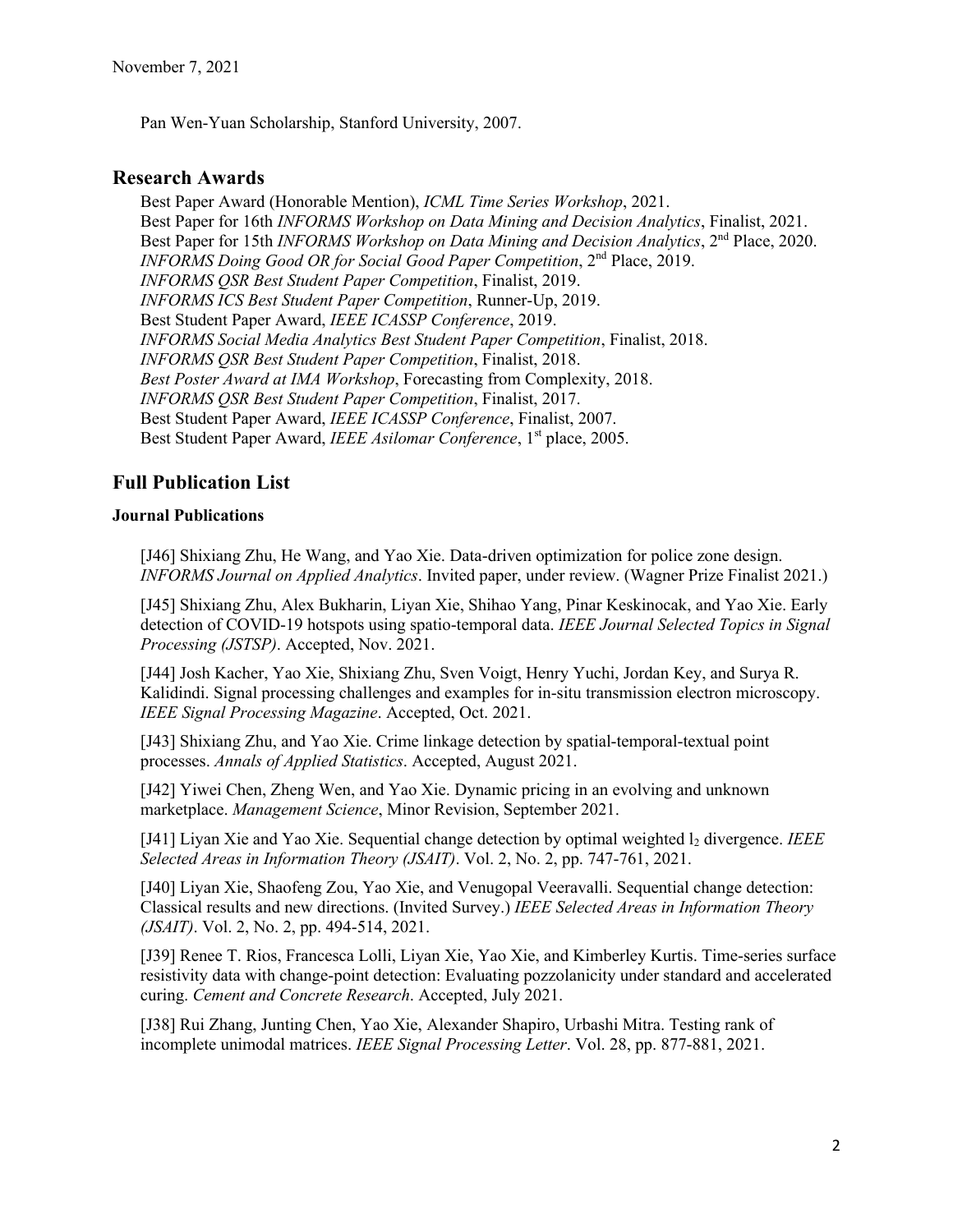[J37] Shixiang Zhu, Alexander Bukharin, Liyan Xie, Mauricio Santillana, Shihao Yang, and Yao Xie. High-resolution spatio-temporal model for county-level COVID-19 activity in the U.S. *ACM Transactions on Management Information Systems (TMIS)*. Vol. 12, No. 4, pp. 1-20, December 2021.

[J36] Rui Zhang, Junting Chen, Yao Xie, Alexander Shapiro, Urbashi Mitra. Testing rank of incomplete unimodal matrices. *IEEE Signal Processing Letter*. Vol. 28, pp. 877-881, 2021.

[J35] Alexander Shapiro, Yao Xie, and Rui Zhang. (Authors listed alphabetically.) Goodness-of-fit tests on manifolds. *IEEE Transactions on Information Theory*. Vol. 67, No. 4, pp. 2539-2553, 2021.

[J34] Shixiang Zhu, Shuang Li, Zhigang Peng, and Yao Xie. Imitation learning of neural spatiotemporal point processes. *IEEE Transactions on Knowledge and Data Engineering*. Accepted, September 2020.

[J33] Shixiang Zhu, Ruyi Ding, Pascal Van Hentenryck, and Yao Xie. Spatio-temporal point processes with attention for traffic congestion event modeling. *IEEE Transactions on Intelligent Transportation Systems*. Accepted, September 2020.

[J32] Alexander Shapiro, Yao Xie, and Rui Zhang. On characteristic rank for matrix and tensor completion. *IEEE Signal Processing Magazine*. Vol. 38, no. 2, pp. 125-129, March 2021. (Authors listed alphabetically.)

[J31] Anatoli Juditsky, Alexander Nemirovski, Liyan Xie, and Yao Xie. (Authors listed alphabetically.) Convex parameter recovery for interacting marked processes. *IEEE Journal on Selected Areas in Information Theory*. Vol. 1, no. 3, pp. 799-813, Nov. 2020.

[J30] Santanu Dey, Guanyi Wang, Yao Xie. An Approximation Algorithm for training One-Node ReLU Neural Network. *IEEE Transactions on Signal Processing*. Vol. 68, pp. 6696-6706, 2020. (Authors listed alphabetically.)

[J29] Liyan Xie, Yao Xie, and George Moustakides. Sequential subspace change-point detection. *Sequential Analysis*. 39:3, pp. 307-335, 2020.

[J28] Junzhuo Chen, Seong-Hee Kim and Yao Xie. S<sup>3</sup>T: An efficient score statistic for spatialtemporal surveillance. *Sequential Analysis*. 39:4, pp. 563-592, 2020.

[J27] Jordan W. Key, Shixiang Zhu, Christopher M. Rouleauc, Raymond R. Unocic, Yao Xie, and Josh Kacher. Investigating local oxidation processes in Fe thin films in a water vapor environment by in situ liquid cell TEM*. Ultramicroscopy*. Vol. 209, February 2020.

[J26] Shuang Li, Yao Xie, Hanjun Dai, and Le Song. Scan B-statistics for kernel change-point detection. *Sequential Analysis*. Vol. 38, No. 4, pp. 503-544. October 2019.

[J25] Junzhuo Chen, Chuljin Park, Seong-Hee Kim, and Yao Xie. To reduce or not to reduce: A Study on spatio-temporal surveillance. *Environmental and Ecological Statistics (EEST).* Vol. 26, No. 3, pp. 217-238. September 2019.

[J24] Alexander Shapiro, Yao Xie, and Rui Zhang. Matrix completion with deterministic pattern. *IEEE Transactions on Signal Processing.* Vol. 67, Issue 4, pp. 1088-1103. February 2019. (Authors listed alphabetically).

[J23] Yang Cao, Andrew Thompson, Meng Wang, and Yao Xie. (Authors listed alphabetically.) Sketching for sequential change-point detection. *EURASIP Journal on Advances in Signal Processing.* No.1, 2019: pp. 1-22.

[J22] Simon Mak, and Yao Xie. Maximum entropy low-rank matrix recovery. *IEEE Journal of Selected Topics in Signal Processing.* Vol. 12, No. 5, pp. 886-901. October 2018.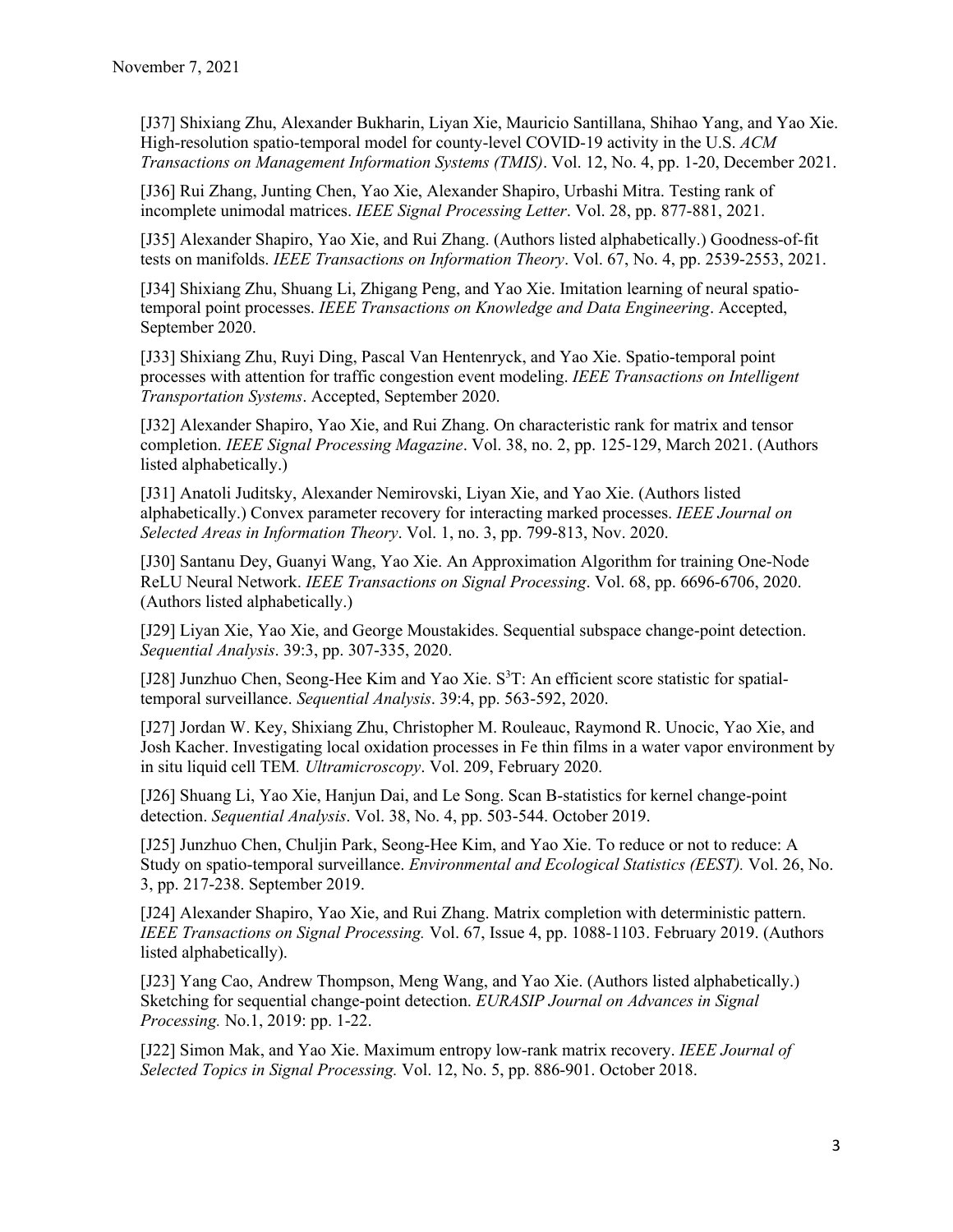[J21] Ruiyang Song, Yao Xie, and Sebastian Pokutta. On the effect of model mismatch for sequential Info-Greedy Sensing. *EURASIP Journal on Advances in Signal Processing*. 2018:32, June 2018.

[J20] Yang Cao, Liyan Xie, Yao Xie, and Huan Xu. Sequential change-point detection via online convex optimization. *Entropy, Special Issue on Information Theory in Machine Learning and Data Science*. Vol. 20, No. 108. February 2018.

[J19] Yang Cao, Arkadi Nemirovski, Yao Xie, Vincent Guigues, and Anatoli Juditsky. Change detection via affine and quadratic detectors. *Electronic Journal of Statistics*. Vol. 12, no. 1, pp. 1-57, January 2018. (Authors listed alphabetically).

[J18] Shuang Li, Yao Xie, Mehrdad Farajtabar, and Le Song. Detecting changes in dynamic events over networks. *IEEE Transactions on Signal and Information Processing over Networks (TSIPN).* Vol. 3, no. 2, pp. 346-359, March 2017.

[J17] Yang Cao, Yao Xie, and Nagi Gebraeel. Multi-sensor slope change detection. *Annals of Operations Research.* Vol. 263, no. 1-2, pp. 163-189, April 2016.

[J16] Yang Cao, and Yao Xie. Poisson matrix completion. *IEEE Transactions on Signal Processing*. Vol. 64, no. 6, pp. 1609-1620, March 2016.

[J15] Gabor Braun, Sebastian Pokutta, and Yao Xie. Info-Greedy sequential adaptive compressed sensing. *IEEE Journal on Selected Topics in Signal Processing*. Vol. 9, no. 4, pp. 601-611, June 2015. (Authors listed alphabetically.)

[J14] Tirza Routtenberg, Yao Xie, Rebecca M. Willett, and Lang Tong. PMU based detection of imbalance in three-phase power systems. *IEEE Transactions on Power Systems*. Vol. 30, no. 4, pp. 1966-1976, July 2015.

[J13] Robert Calderbank, Andrew Thompson, and Yao Xie. On group coherence of frames. *Applied and Computational Harmonic Analysis*. Vol. 38, no. 1, pp. 50-71, January 2015.

[J12] David Maragoni-Simonsen, and Yao Xie. Sequential change-point approach for community detection. *IEEE Signal Processing Letter*. Vol. 22, no. 8, pp. 1035-1039, July 2014.

[J11] Yao Xie, and David Siegmund. Sequential multi-sensor change-point detection. *Annals of Statistics*. Vol. 41, no. 2, pp. 670-692, June 2013.

[J10] Yao Xie, Yonina Eldar, and Andrea Goldsmith. Reduced-dimension multiuser detection. *IEEE Transactions on Information Theory*. Vol. 59, no. 6, pp. 3858-3864, June 2013.

[J9] Yao Xie, Jiaji Huang, and Rebecca Willett. Change-point detection for high-dimensional time series with missing data. *IEEE Transactions on Selected Topics of Signal Processing*. Vol. 7, no. 1, pp. 12-27, February 2013.

[J8] Yao Xie, Benjamin Armbruster, and Yinyu Ye. Dynamic spectrum management with the competitive market model. *IEEE Transactions on Signal Processing*. Vol. 58, no. 4, pp. 2442-2446, April 2010.

[J7] Yao Xie, Bin Guo, Jian Li, Ku Geng, and Lihong V. Wang. Adaptive and robust methods of reconstruction (ARMOR) for thermoacoustic tomography. *IEEE Transactions on Biomedical Engineering*, vol. 55, no. 12, pp. 2741-2752, December 2008.

[J6] Xiayu Zheng, Yao Xie, Jian Li, and Peter Stoica. MIMO transmit beamforming under uniform elemental power constraint. *IEEE Transactions on Signal Processing*. Vol. 55, no. 11, pp. 5395-5406, November 2007.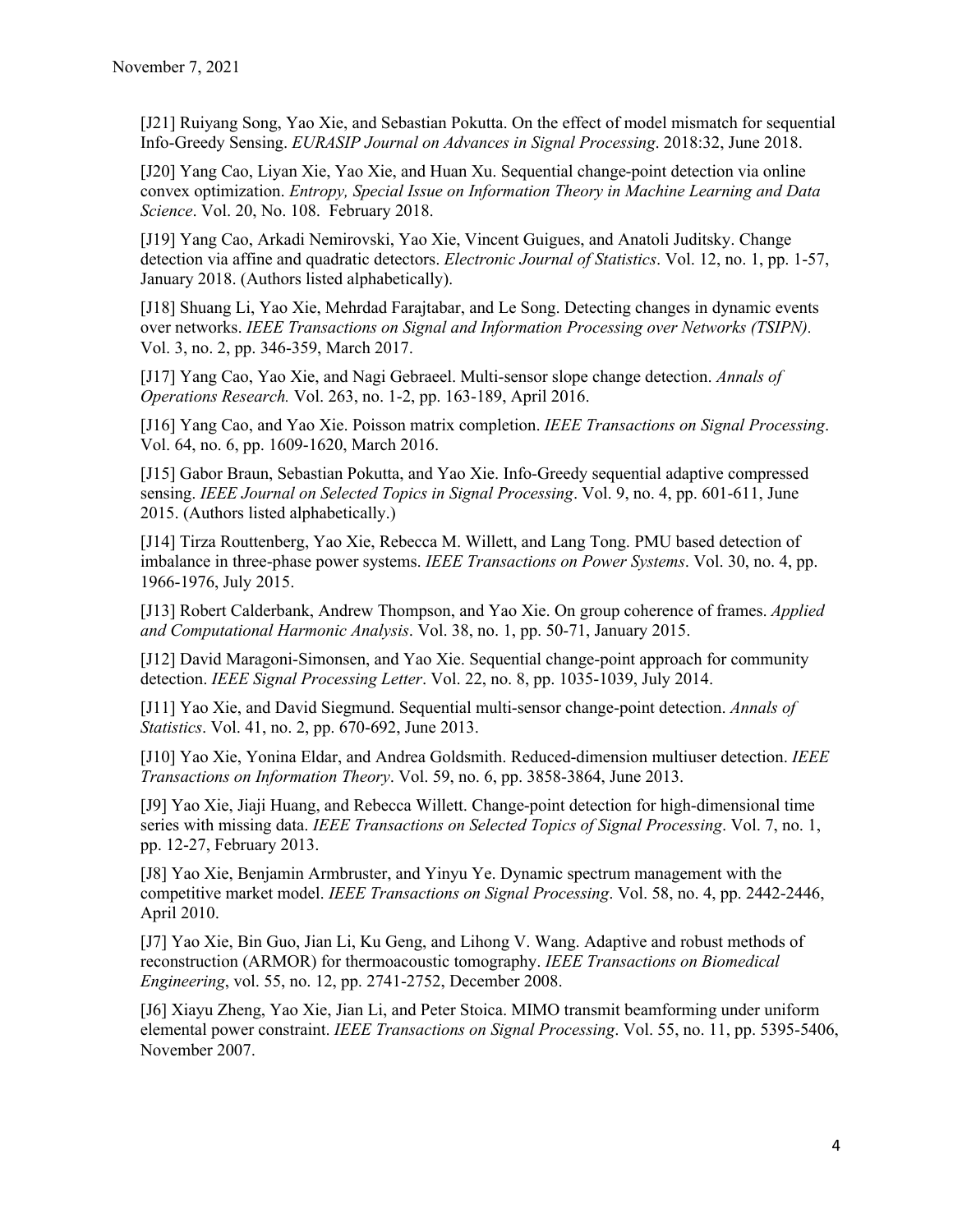[J5] Jian Li, Yao Xie, Xiayu Zheng, and James Ward. Beampattern synthesis via a matrix approach for signal power estimation. *IEEE Transactions on Signal Processing*. Vol. 55, no. 12, pp. 5643- 5657, December 2007.

[J4] Peter Stoica, Jian Li, and Yao Xie. On probing signal design for MIMO radar. *IEEE Transactions on Signal Processing*. Vol. 5, no. 8, pp. 4151-4161, August 2007.

[J3] Yao Xie, Bin Guo, Luzhou Xu, Jian Li and Peter Stoica. Multi-static adaptive microwave imaging (MAMI) for early breast cancer detection. *IEEE Transactions on Biomedical Engineering*. Vol. 53, no. 8, pp. 1647-1657, August 2006.

[J2] Yao Xie, Bin Guo, Jian Li, and Peter Stoica. Novel multi-static microwave imaging (MAMI) for early breast cancer detection. *EURASIP Journal on Applied Signal Processing, Special Issue on Multi-Sensor Processing*, vol. 2006.

[J1] Peter Stoica, Luzhou Xu, Jian Li, and Yao Xie. Optimal correction of an indefinite estimated MA spectral density matrix. *Statistics and Probability Letter*. Vol. 77, no. 10, pp. 973-980, January 2006.

## **Referred Conference Papers**

Abbreviations below:

*Allerton*: Annual Allerton Conference on Communication, Control, and computing. *Asilomar*: Annual Asilomar Conference on Signals, Systems, and Computers. *AISTATS*: International Conference on Artificial Intelligence and Statistics *CAMSAP*: International Workshop on Computational Advances in Multi-Sensor Adaptive Processing *GlobalSIP*: IEEE Global Conference on Signal and Information Processing *ICASSP*: IEEE International Conference on Acoustics, Speech and Signal Processing. *ICML*: International Conference on Machine Learning. *ISIT*: International Symposium on Information Theory. *NeurIPS*: Advances on Neural Information Processing Systems. *SSP*: IEEE Statistical Signal Processing Workshop.

[C60] Xiuyuan Cheng, and Yao Xie. Neural tangent kernel maximum mean discrepancy. *NeurIPS* 2021.

[C59] Song Wei, Yao Xie, Dobromir Rahnev. Inferring serial correlation with dynamic backgrounds. *ICML* 2021. (Long presentation, top 3%).

[C58] Chen Xu and Yao Xie. Conformal prediction interval for dynamic time-series. *ICML* 2021. (Long Presentation, Top 3%).

[C57] Song Wei, Shixiang Zhu, Minghe Zhang, and Yao Xie. Goodness-of-fit test for mismatched self-exciting process models. *AISTATS*, 2021.

[C56] Shixiang Zhu, Minghe Zhang, Ruyi Ding, and Yao Xie. Deep attention point processes with neural spectrum Fourier kernel. *AISTATS*, 2021. (Oral, Top 3%.)

[C55] Haoyun Wang, Liyan Xie, Alexander Cuozzo, Simon Mak, and Yao Xie. Uncertainty quantification for inferring Hawkes networks. *NeurIPS*, 2020.

[C54] Shuang Li, Lu Wang, Ruizhi Zhang, Xiaofu Chang, Xuqin Liu, Yao Xie, Yuan Qi, and Le Song. Temporal logic point processes. *ICML*, 2020.

[C53] Shixiang Zhu, Henry Yuchi Shaowu, and Yao Xie. Adversarial anomaly detection for marked spatio-temporal streaming data. (Invited.) *ICASSP*, 2020.

[C52] Minghe Zhang, Liyan Xie, and Yao Xie. Online community detection by spectral CUSUM. *ICASSP* 2020.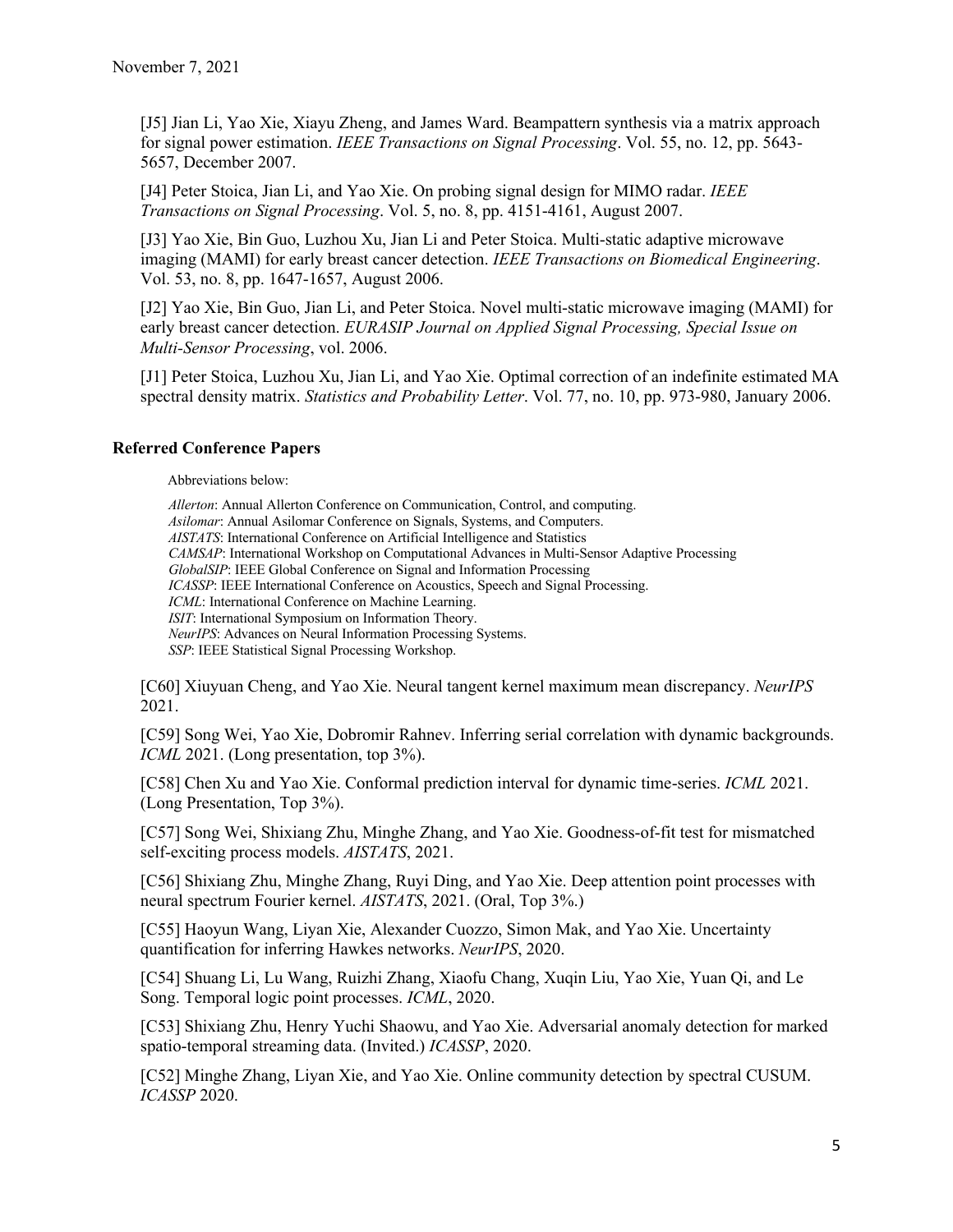[C51] Zheng Dong, Yifei Yang, and Yao Xie. Sequential vessel trajectory identification using truncated Viterbi algorithm. *ICASSP*, 2020.

[C50] Xiangru Huang, Zhenxiao Liang, Xiaowei Zhou, Yao Xie, Leonidas J. Guibas, Qixing Huang. Learning transformation synchronization. *CVPR* 2019.

[C49] Yang Cao, Zheng Wen, Branislav Kveton, and Yao Xie. Nearly optimal adaptive procedure for piecewise-stationary bandit: A change-point detection approach. *AISTATS* 2019.

[C48] Liyan Xie, Yao Xie, and George V. Moustakides. Asynchronous multi-sensor change-point detection for seismic tremors. *ISIT* 2019.

[C47] Rui Zhang, Alexander Shapiro, and Yao Xie. Statistical rank selection for incomplete low-rank matrices. *ICASSP* 2019. (Best Paper Award.)

[C46] Shixiang Zhu, and Yao Xie. Crime event embedding with unsupervised feature selection. *ICASSP* 2019.

[C45] Danye Xu, Bingqing Song, Yao Xie, Sin-Mei Wu, Fan-Chi Lin, and WenZhan Song. Low-rank matrix completion for distributed ambient noise imaging systems. *Asilomar* 2019.

[C44] Qinghua Liu, Rui Zhang, and Yao Xie. Distributed change detection based on average consensus. Chapter in *Springer Proceedings in Mathematics and Statistics*. October. 2019.

[C43] Rui Gao, Liyan Xie, Yao Xie, and Huan Xu. Robust hypothesis testing using Wasserstein uncertainty sets. *NeurIPS*, 2018. (Spotlight, top 3%.)

[C42] Shuang Li, Shuai Xiao, Shixiang Zhu, Nan Du, Yao Xie, and Le Song. Learning temporal point processes via reinforcement learning. *NeurIPS*, 2018. (Spotlight, top 3%.)

[C41] Yang Cao, Liyan Xie, Yao Xie, and Huan Xu. On near optimality of one-sample update for joint detection and estimation. *AISTATS*, 2018.

[C40] Simon Mak, and Yao Xie. Maximum entropy low-rank matrix recovery. *ISIT*, 2018.

[C39] Liyan Xie, George Moustakides, and Yao Xie. First-order optimal sequential subspace changepoint detection. *GlobalSIP*, 2018.

[C38] Liyan Xie, Yao Xie, Sin-Mei Wu, Fan-Chi Lin, WenZhan Song. Communication efficient signal detection for distributed ambient noise imaging. *Asilomar*, 2018.

[C37] Xi He, Yao Xie, Sin-Mei Wu, Fan-Chi Lin. Sequential graph scanning statistic for changepoint detection. *Asilomar*, 2018.

[C36] Shixiang Zhu, and Yao Xie. Crime incidence embedding via restricted Boltzmann machine. *ICASSP*, 2018.

[C35] Yang Cao, Shixiang Zhu, Yao Xie, Jordan Key, and Josh Kacher. Sequential adaptive detection for in-situ transmission emission microscopy (TEM). *ICASSP*, 2018.

[C34] Yang Cao, and Yao Xie. Robust sequential change-point detection by convex optimization. *ISIT*, 2017.

[C33] Liyan Xie, and Yao Xie. Sequential detection of low-rank changes using extreme eigenvalues. *CAMSAP*, 2017.

[C32] Maria Valero, Goutham Kamath, Jose Clemente, Fan-Chi Lin, Yao Xie, and WenZhan Song. Real-time ambient noise subsurface imaging in distributed sensor networks. The *3rd IEEE International Conference on Smart Computing (SMARTCOMP)*, 2017.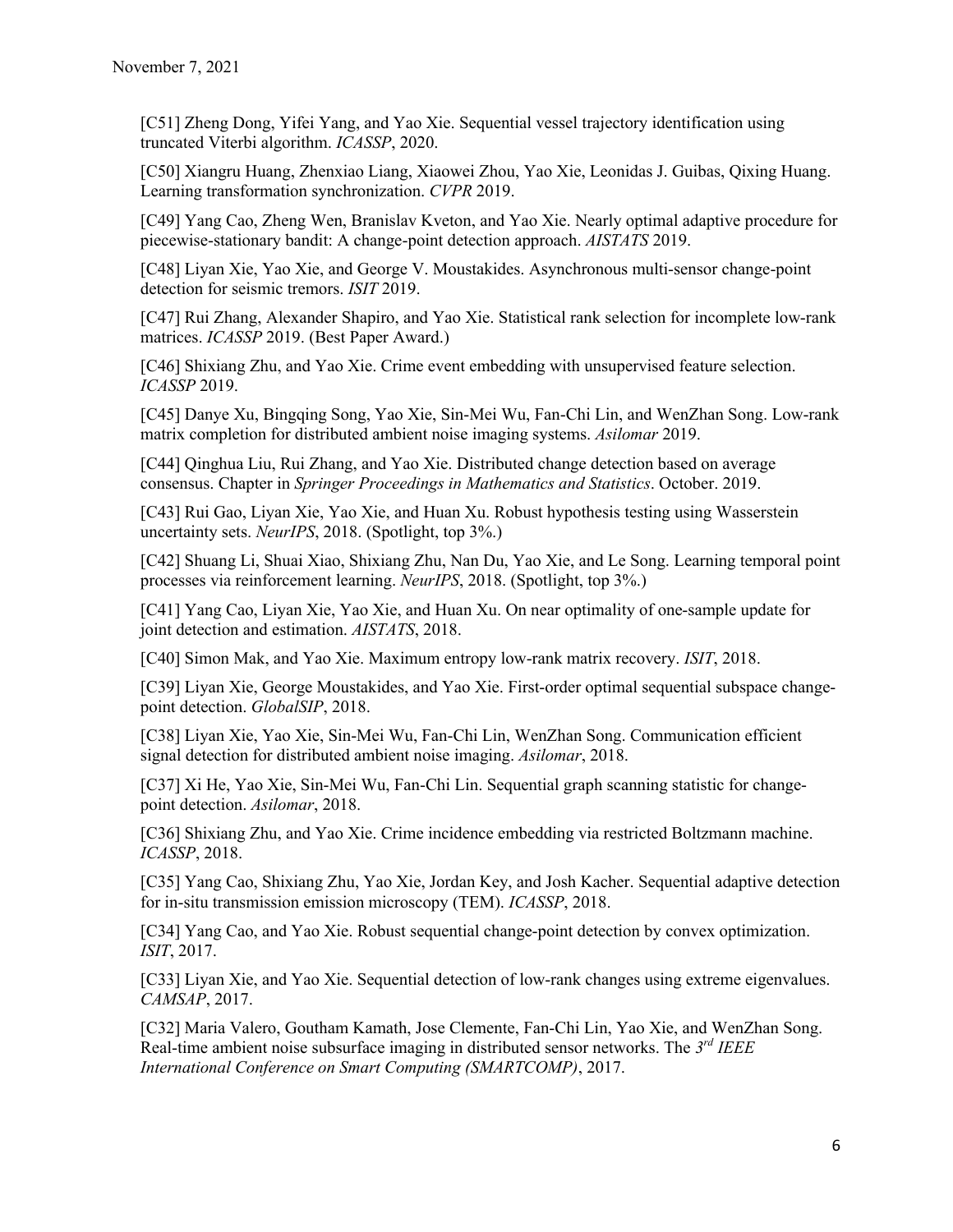[C31] Tirza Routtenberg and Yao Xie. PMU-based online change-point detection of imbalance in three-phase power systems. *IEEE Innovative Smart Grid Technologies Conference (ISGT),* 2017.

[C30] Yao Xie and Lee Seversky. Sequential rank change detection. *Allerton*, 2016.

[C29] Shuang Li, Yang Cao, Christina Leamon, Yao Xie, Lei Shi, and WenZhan Song. Online seismic event picking via sequential change-point detection. *Allerton*, 2016.

[C28] Shanshan Cao, Yao Xie, and Yuxin Chen. Dynamic change-point detection using correlation networks. *Asilomar*, 2016.

[C27] Shuang Li, Yao Xie, Hanjun Dai, and Le song. M-statistics for kernel change-point detection. *NeuIPS*, 2015.

[C26] Ruiyang Song, Yao Xie, and Sebastian Pokutta. Sequential sensing with model mismatch. *ISIT*, 2015.

[C25] Yang Cao, and Yao Xie. Poisson matrix completion. *ISIT*, 2015.

[C24] Chengwei Zhou, Yujie Gu, WenZhan Song, Yao Xie, and Zhiguo Shi. Robust adaptive beamforming based on DOA support using decomposed coprime subarrays. *ICASSP*, 2015.

[C23] Yang Cao, and Yao Xie. Categorical matrix completion. *CAMSAP*, Cancun, Mexico, 2015.

[C22] Yao Xie, Meng Wang, and Andrew Thompson. Sketching for sequential change-point detection. *GlobalSIP*, 2015.

[C21] Yang Cao, and Yao Xie. Multi-sensor gradual change detection. *Allerton*, 2015.

[C20] Yang Cao, and Yao Xie. Fast algorithm for low-rank matrix recovery in Poisson noise. *GlobalSIP*, 2014.

[C19] Gabor Braun, Sebastian Pokutta, and Yao Xie. Info-Greedy sequential adaptive compressed sensing. *Allerton*, 2014. (Authors listed alphabetically).

[C18] Yao Xie, Yuejie Chi, and Robert Calderbank. Low-rank matrix recovery with Poisson noise. *GlobalSIP* 2013.

[C17] Yao Xie, and Rebecca Willett. Online logistic regression on manifolds. *ICASSP*, 2013.

[C16] Yao Xie, and David Siegmund. Spectrum opportunity detection with weak and correlated signals. *Asilomar*, 2012.

[C15] Yao Xie, Yonina Eldar, and Andrea Goldsmith. Reduced-dimension multiuser detection: detectors and performance guarantees. *IEEE International Conference on Communications (ICC),* 2012.

[C14] Yao Xie, Jiaji Huang, and Rebecca Willett. Multi-scale online tracking of manifolds. *SSP* 2012.

[C13] Yao Xie, Yuejie Chi, Lorne Applebaum, and Robert Calderbank. Compressive demodulation of mutually interfering signals. *SSP*, 2012.

[C12] Yao Xie, Yonina Eldar, and Andrea Goldsmith. Reduced-dimension multiuser detection. *Allerton*, 2010.

[C11] Yao Xie, and Andrea Goldsmith. Diversity-multiplexing-delay tradeoffs in MIMO multi-hop networks with ARQ. *ISIT*, 2010.

[C10] Yao Xie, Deniz Gunduz, and Andrea Goldsmith. Multihop MIMO relay networks with ARQ. *IEEE Globecom Telecommunications Conference, Communication Theory Symposium*, 2009.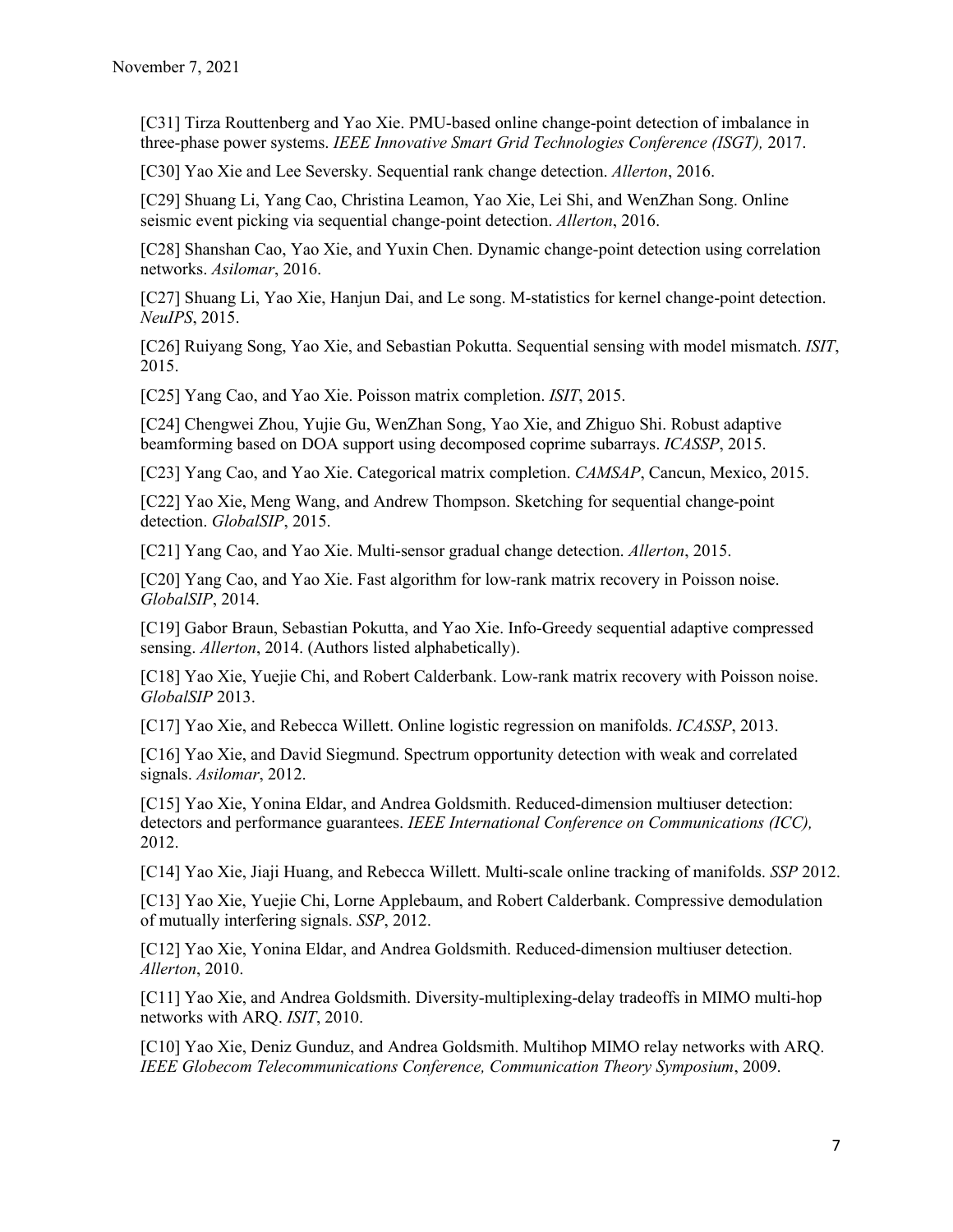[C9] Adam S. Wang, Yao Xie, and Norbert Pelc. Effects of the frequency content and spatial location of raw data errors on CT images. *Proceedings of SPIE*, 2008.

[C8] Yao Xie, Adam S. Wang, and Norbert Pelc. Lossy raw data compression in computed tomography with noise shaping to control image effects. *Proceedings of SPIE*, 2008.

[C7] Yao Xie, Jian Li, and James Ward. Adaptive weighting of signals via one matrix entity (AWESOME). *IEEE International Radar Conference*, 2007.

[C6] Yao Xie, Jian Li, Xiayu Zheng, and James Ward. Optimal array pattern synthesis via weight matrix. *ICASSP*, 2007. (Finalist, Best Student Paper Award.)

[C5] Yao Xie, Bin Guo, Jian Li, Geng Ku, and Lihong V. Wang. Adaptive and Robust Techniques (ART) for thermoacoustic and photoacoustic tomography. *Proceedings of SPIE*, 2007.

[C4] Yao Xie, Bin Guo, Jian Li, Geng Ku, and Lihong V. Wang. Adaptive and Robust Techniques (ART) in breast cancer detection. *Asilomar*, 2006.

[C3] Peter Stoica, Jian Li, and Yao Xie. On probing signal design for MIMO radar. *Asilomar*, 2006.

[C2] Yao Xie, Bin Guo, Jian Li, and Peter Stoica. On multi-static adaptive microwave imaging methods for early breast cancer detection. *ICASSP*, 2007.

[C1] Yao Xie, Bin Guo, Luzhou Xu, Jian Li, and Peter Stoica. Multi-static adaptive microwave imaging (MAMI) for early breast cancer detection. *Asilomar*, 2005. (First Place in Best Student Paper Competition.)

## **Preprints**

- 1. Zheng Dong, Shixiang Zhu, Yao Xie, Jorge Mateu, Francisco J. Rodriguez-Cortes. Nonstationary spatio-temporal point process modeling for high-resolution COVID-19 data.
- 2. Shixiang Zhu, Rui Yao, Yao Xie, Feng Qiu, and Xuan Wu. A spatio-temporal analysis for power grid resilience to extreme weather.
- 3. Xi He, Liyan Xie, Yao Xie, Pinar Keskinocak. Survival analysis with graph-based regularization for predictors.
- 4. Jie Wang, Rui Gao, Yao Xie. Sinkhorn distributionally robust optimization.
- 5. Xiuyuan Cheng, Yao Xie. Kernel two-sample tests for manifold data.
- 6. Minghe Zhang, Chen Xu, Andy Sun, Feng Qiu, and Yao Xie. Solar radiation anomaly events modeling using spatio-temporal mutually interactive processes.
- 7. Shixiang Zhu, Liyan Xie, Minghe Zhang, Rui Gao, and Yao Xie. Distributionally robust knearest neighbors.
- 8. Heejune Sheen, Xiaonan Zhu, and Yao Xie. Tensor kernel recovery for spatio-temporal Hawkes processes.
- 9. Liyan Xie, Rui Gao, and Yao Xie. Robust hypothesis testing with Wasserstein uncertainty sets.
- 10. Shixiang Zhu, Henry Shaowu Yuchi, Minghe Zhang, and Yao Xie. INFORMS Journal on Data Science. (First Round, Major Revision.) Sequential adversarial anomaly detection for dependent events.
- 11. Haoyun Wang, Liyan Xie, Alex Cuozzo, and Yao Xie. Technometrics. (Major Revision) February 2021. Sequential change-point detection for mutually exciting point processes.

#### **Other Publications**

"System Informatics: From Methodology to Applications." Guest Editor's Introduction, *IEEE Intelligent Systems*, Vol. 30, No. 6, October 2015.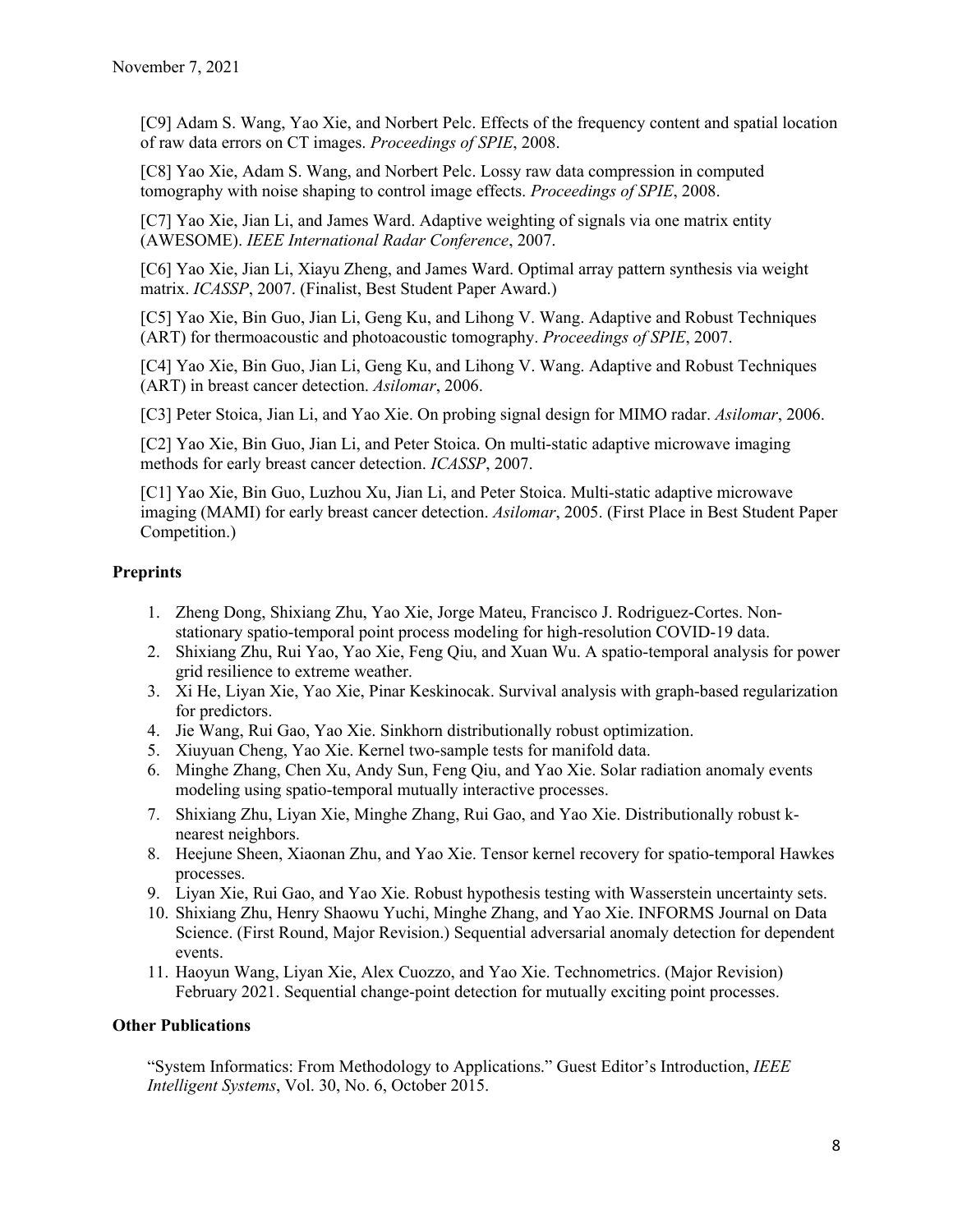"Sequential, active, and reinforcement learning." Editorial, *IEEE Journal on Selected Areas in Information Theory (JSAIT)*, Vol. 2, No. 2, June 2021, pp. 492-493.

# **Patent**

U.S. Patent Application No. 16/383,563. "Methods and Systems for Data Analysis by Text Embeddings."

# **Presentations**

#### **Invited Conference and Workshop Presentations**

- 1. Monie A. Ferst Award Symposium, in honor of Professor Jeff Wu, November 2021.
- 2. INFORMS Session on "Optimization and Machine Learning", Oct. 2021.
- 3. International Chinese Statistical Association (ICSA) Applied Statistics Symposium, September 2021.
- 4. IFDS-MADLab Workshop, sponsored by NSF Tripod Phase-II Institute, August 2021.
- 5. Bernoulli-IMS  $10<sup>th</sup>$  World Congress in Probability and Statistics, July 2021.
- 6. Mathematical criminology and crime science, International Center for Mathematical Sciences (ICMS), July 2021.
- 7. International Symposium on Nonparametric Statistics (ISNS), Paphos, Cyrus, June 2021.
- 8. International Workshop on Applied Probability (IWAP), Thessaloniki, Greece, June 2021.
- 9. Presentation (virtual panel) at Innovative Smart Grid Technologies Conference NA (ISGT NA), Artificial Intelligence/Machine Learning (AI/ML), January 2021.
- 10. Tsinghua-Berkeley Research Institute, Workshop on Data Science, Shen Zhen, China, December 2019.
- 11. SAMSI Deep Learning Workshop, Duke University, August 2019.
- 12. European Meeting of Statisticians (EMS), Palermo, Italy, July 2019.
- 13. 3rd International Conference on Econometrics and Statistics (EcoStat) Conference, Taichung, Taiwan, June 2019.
- 14. 2nd Symposium on Machine Learning in Science and Engineering (MLSE), Georgia Tech, June 2019.
- 15. BIRS Workshop on Mathematical Criminology and Security, in Banff, Alberta, Canada, March 2019.
- 16. 14th Workshop on Stochastic Models, Statistics, and their Application (SMSA), at TU Dresden, Germany, March 2019.
- 17. ITA Workshop, February 2019.
- 18. INFORMS Session on "Machine Learning in Manufacturing Informatics", November 2018.
- 19. The Most OM Workshop, Tsinghua University, China, June 2018.
- 20. The 9<sup>th</sup> International Workshop on Applied Probability (IWAP), Budapest, Hungary, June 2018.
- 21. The  $40<sup>th</sup>$  Conference on Stochastic Processes and their Applications (SPA), Gothenburg, Sweden, June 2018.
- 22. The Workshop on "Forecasting from Complexity" at the Institute for Mathematics and its Applications (IMA), the University of Minnesota, April 2018.
- 23. The 52th Annual Conference on Information Sciences and Systems (CISS) March 2018.
- 24. The Information Theory and Applications Workshop (ITA), San Diego, CA, February 2018.
- 25. The  $7<sup>th</sup>$  International Workshop on Computational Advances in Multi-Sensor Adaptive Processing (CAMSAP), Curacao, December 2017.
- 26. The NSF Algorithm for Threat Detection (ATD) workshop, Arlington, VA, September 2017.
- 27. Statistical Learning Summer School, organized by the Chinese University of Hong Kong (CUHK), Shen Zhen, China, August 2017.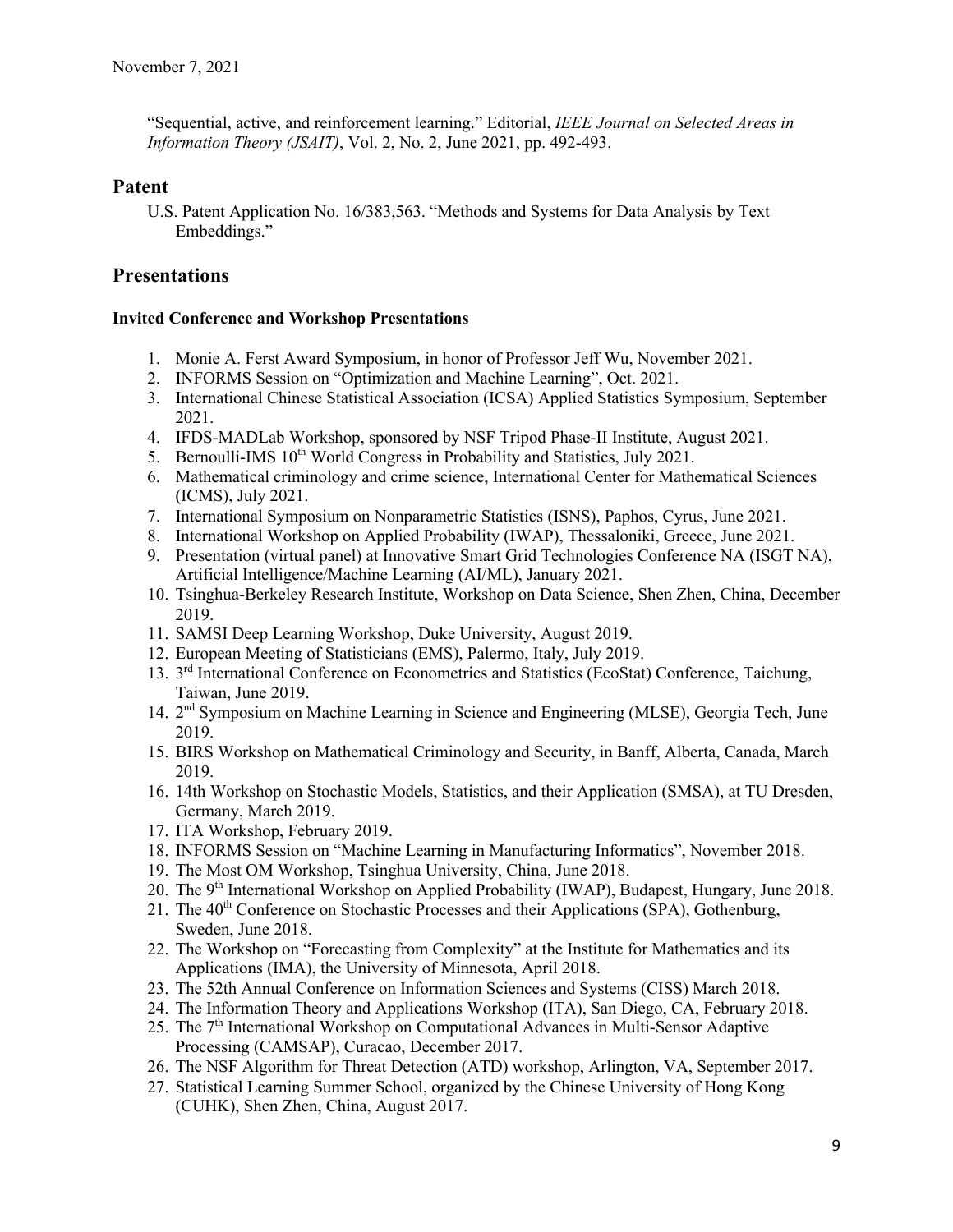- 28. AFOSR Dynamic Data Driven Applications and Systems (DDDAS) Workshop, Cambridge, MA, June 2017.
- 29. The 6<sup>th</sup> International Workshop in Sequential Methodologies (IWSM), Rouen, France, June 2017.
- 30. Information Theory and Application (ITA) Workshop, San Diego, CA, February 2017.
- 31. IEEE COMPSAC 2016 Human Computing and Social Computing (HCSC) Symposium, Atlanta, GA, June 2016.
- 32. Symposium of International Chinese Statistical Association (ICSA), Atlanta, GA, June 2016.
- 33. The  $50<sup>th</sup>$  Annual Conference on Information Sciences and Systems (CISS), Princeton University, March 2016.
- 34. Information Theory and Application Workshop (ITA), La Jolla, CA, February 2016.
- 35. The 5<sup>th</sup> International Workshop in Sequential Methodologies (IWSM), Columbia University, NYC, NY, June 2015.
- 36. Information Theory and Application Workshop (ITA), La Jolla, CA, February 2015.
- 37. Information Theory and Application Workshop (ITA), San Diego, SD, February 2013.
- 38. The 4th International Workshop in Sequential Methodologies (IWSM), Athens, GA, August 2013.
- 39. The 3rd International Workshop in Sequential Methodologies (IWSM), Stanford, CA, June 2011.

#### **Invited Seminar Presentations**

- 1. Cornell University, ORIE Colloquium, November 2021.
- 2. Auburn University, Data Science Seminar, August 2021.
- 3. Online Seminar on Mathematical Foundations of Data Science, July 2021.
- 4. Wireless Systems Lab Seminar, Stanford University, February 2021.
- 5. University of Wisconsin Madison, SILO Seminar, February 2021.
- 6. University of California, Davis, ECE Seminar, February 2021.
- 7. University of Pennsylvania, Wharton School of Business, Statistics Seminar, November 2020.
- 8. Carnegie Mellon University (CMU), Tepper School of Business, November 2020.
- 9. University of South Florida, Student Seminar, November 2020.
- 10. Duke University, Statistics Seminar, October 2020.
- 11. Center for Disease Control (CDC), Statistics Seminar, July 2020.
- 12. Rutgers University, Statistics Seminar, April 2020.
- 13. Rensselaer Polytechnic Institute, Mathematical Colloquium, November 2019.
- 14. Washington University in St. Louis, Department of Mathematics and Statistics, October 2019.
- 15. Carnegie Mellon University (CMU), Statistics Seminar, September 2019.
- 16. Princeton University, Electrical Engineering, May 2019.
- 17. Duke University, Statistics Seminar Series, April 2019.
- 18. University of Texas, Austin, WNCG Seminar Series, February 2019.
- 19. Kyoto University, Kyoto, Japan, July 2018.
- 20. University of Washington, Statistics Department, April 2018.
- 21. Stanford University, Department of Electrical Engineering, ISL Seminar, March 2018.
- 22. University of Michigan, Michigan Institute for Data Science (MIDAS), February 2017.
- 23. University of Illinois, Urbana-Champaign, Department of Electrical and Computer Engineering, SINE Seminar, February 2016.
- 24. University of Georgia, Statistics Department, Athens, GA, September 2015.
- 25. Chinese University of Hong Kong (CUHK), Computer Science Department, June 2015.
- 26. Chinese Academy of Sciences (CAS), June 2015.
- 27. Tsinghua University, Department of Electronic Engineering, Beijing, China, June 2015.
- 28. Clemson University, Statistics Department, SC, October 2013.
- 29. University of Georgia, Statistics Department, Athens, GA, September 2013.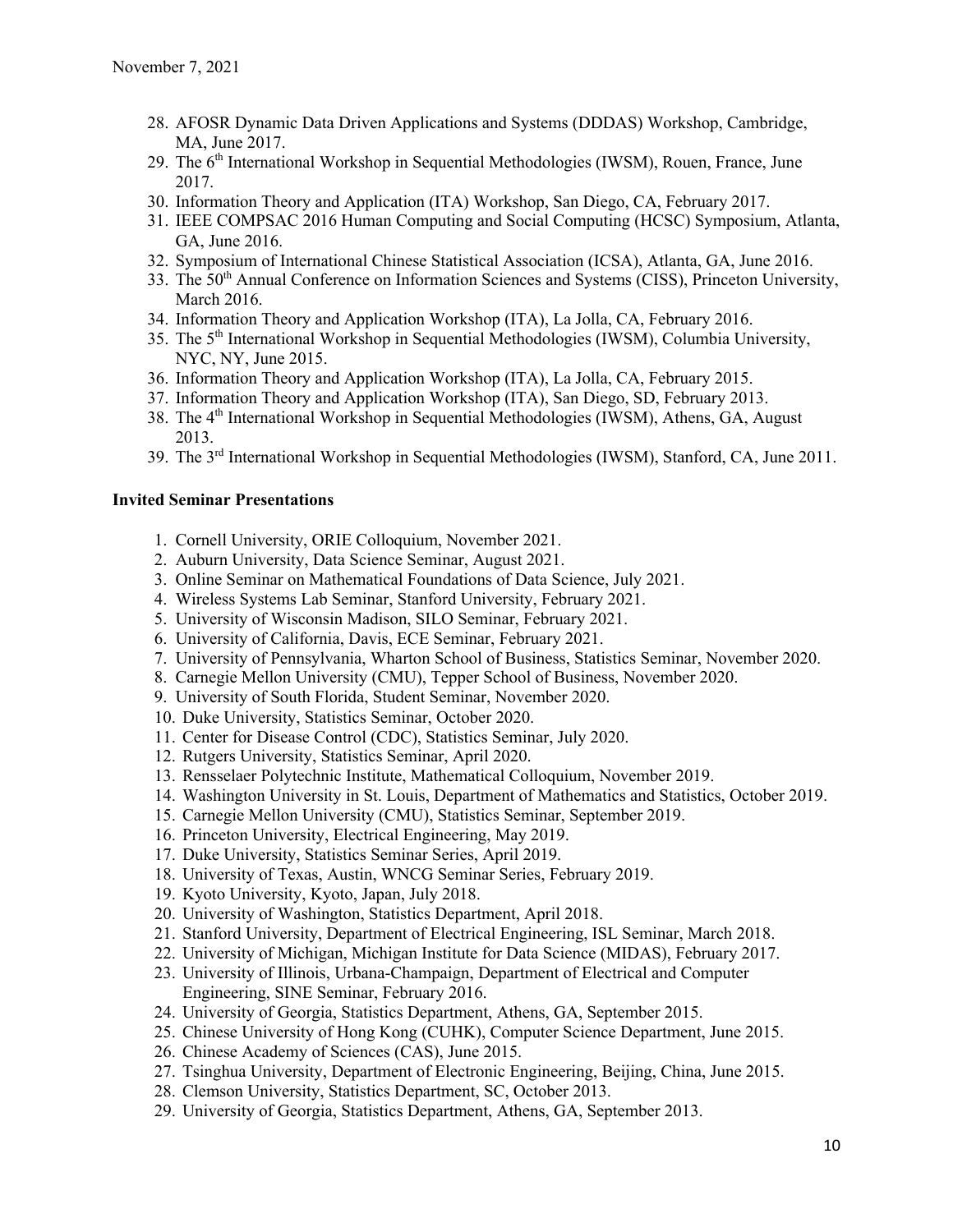- 30. Georgia State University, Atlanta, GA, September 2013.
- 31. Cornell University, Department of Electrical and Computer Engineering, May 2013.
- 32. Massachusetts Institute of Technology, CASIL Lab, July 2012.

## **Societal Impacts**

Our Police Beat Redesign for the City of South Fulton, Georgia, was approved by the city council and started the implementation in January 2020. I gave a presentation in front of the city council on January 14, 2020, to explain the redesign. More details including media coverage (including Fox 5) can be found here https://www2.isye.gatech.edu/~yxie77/Police.html

Our Atlanta Police Department Beat Redesign was approved by the city council and implemented by the City of Atlanta on March 17, 2019. The project was covered by multiple news media, including WSB-TV, Atlanta Journal Constitution (AJC), and appeared as a cover story of Georgia Tech Whistle.

My research on crime correlation detection for Atlanta Police Department received the "Smart 50" Award at the Smart Cities Connect and Expo, 2018. The Atlanta Police Department implemented our crime analysis algorithm on its AWARE system. APD plans to use our tool to adjust their future police zones. We showcase our crime analysis system at the City of Atlanta's "Experience the Smart City" event, Sept. 2017.

My research on ambient noise geophysical imaging systems is featured in a special report, "Signal processing opens new views on imaging," by John Edwards, in IEEE Signal Processing Magazine, Vol. 32, No. 5, pp. 8-18, 2015.

# **Grants and Contracts**

1. Title of Project: Bridging statistical hypothesis tests and deep learning for reliability and computational efficiency.

> Agency: National Science Foundation (NSF), Division of Mathematical Sciences Total Dollar Amount: \$1,100,000. Role: PI Collaborators: Xiuyuan Cheng (Co-PI), Mark Davenport (Co-PI), Guanghui Lan (Co-PI), Tuo Zhao (Co-PI). Period of Contract: 1/1/2022-12/31/2024

- 2. Title of Project: Data-driven optimal police patrol zone districting and staffing. Agency/Company: NSF Division of Civil, Mechanical, and Manufacturing Innovation (CMMI) Total Dollar Amount: \$540,877 Role: Co-PI Period of Contract: 10/1/2020-9/30/2022
- 3. Title: AMPS: Sequential detection and prediction for solar situation awareness in power networks.

Agency: National Science Foundation (NSF), Division of Mathematical Sciences Total Dollar Amount: \$241,843 Role: PI. Period of Contract: 8/1/2019-7/30/2022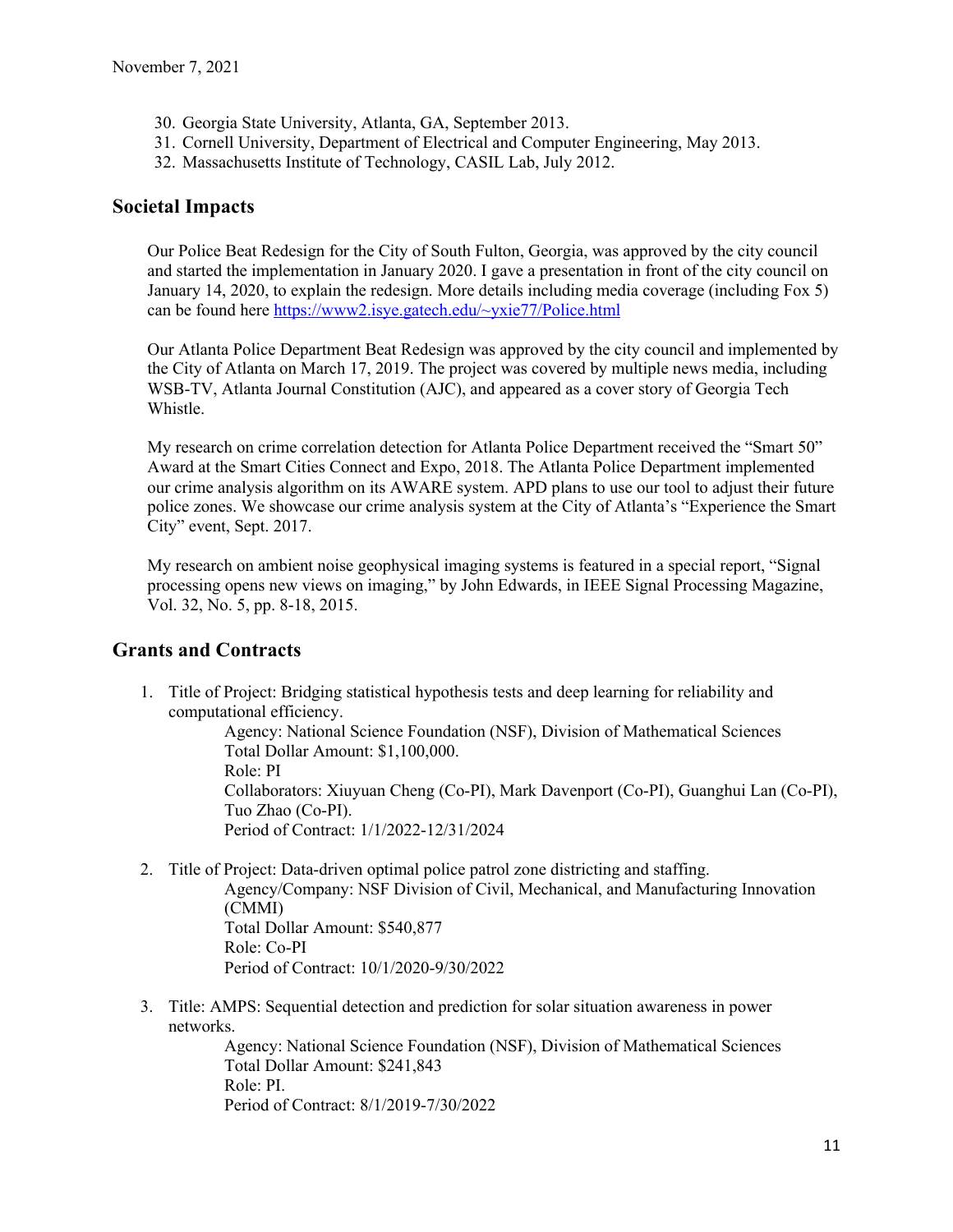- 4. Title: Predictive coating condition model for advanced asset management. Agency: SERDP (Strategic Environmental Research and Development Program) Total Dollar Amount: \$2,500,000 Role: PI at Georgia Tech. Period of Contract: 1/1/2020-12/30/2022
- 5. Title: Data-driven resiliency model and prediction for large-scale power grids in extreme conditions.

 Agency: Argonne National Lab Total Dollar Amount: 50,000 Role: PI Period of Contract: 7/1/2021-6/30/2022

6. Title: Techniques to analyze and predict anomalous or erroneous situations in the supply chain and automatic adaption resulting from the analysis.

> Agency: Cisco Research Total Dollar Amount: 150,000 Role: Co-PI Period of Contract: 9/1/2021-8/30/2022

- 7. Title: Demand planning optimization (including machine learning). Agency: Cisco Research Total Dollar Amount: 150,000 Role: Co-PI Period of Contract: 9/1/2021-8/30/2022
- 8. Title: Real-time detection of fraudulent transactions. Agency: Macy's Technology Total Dollar Amount: \$100,000 Role: PI Period of Contract: 1/1/2019-12/30/2020
- 9. Title: Optimal police zone resign for the city of South Fulton using big-data analytics. Agency: City of South Fulton Total Dollar Amount: \$50,000 Role: PI Period of Contract: 4/15/2019-12/30/2019
- 10. Title: Scanning dynamic spatial-temporal discrete events for threat detection. Agency: National Science Foundation (NSF), Division of Mathematical Sciences Total Dollar Amount: \$275,000 Role: PI Period of Contract: 10/1/2018-9/30/2021
- 11. Title: Optimal police zone redistribution using statistical predictions with city growth factors. Agency: Atlanta Police Foundation (APF) Total Dollar Amount: \$49,867 Role: PI Period of Contract: 7/1/2018-2/30/2018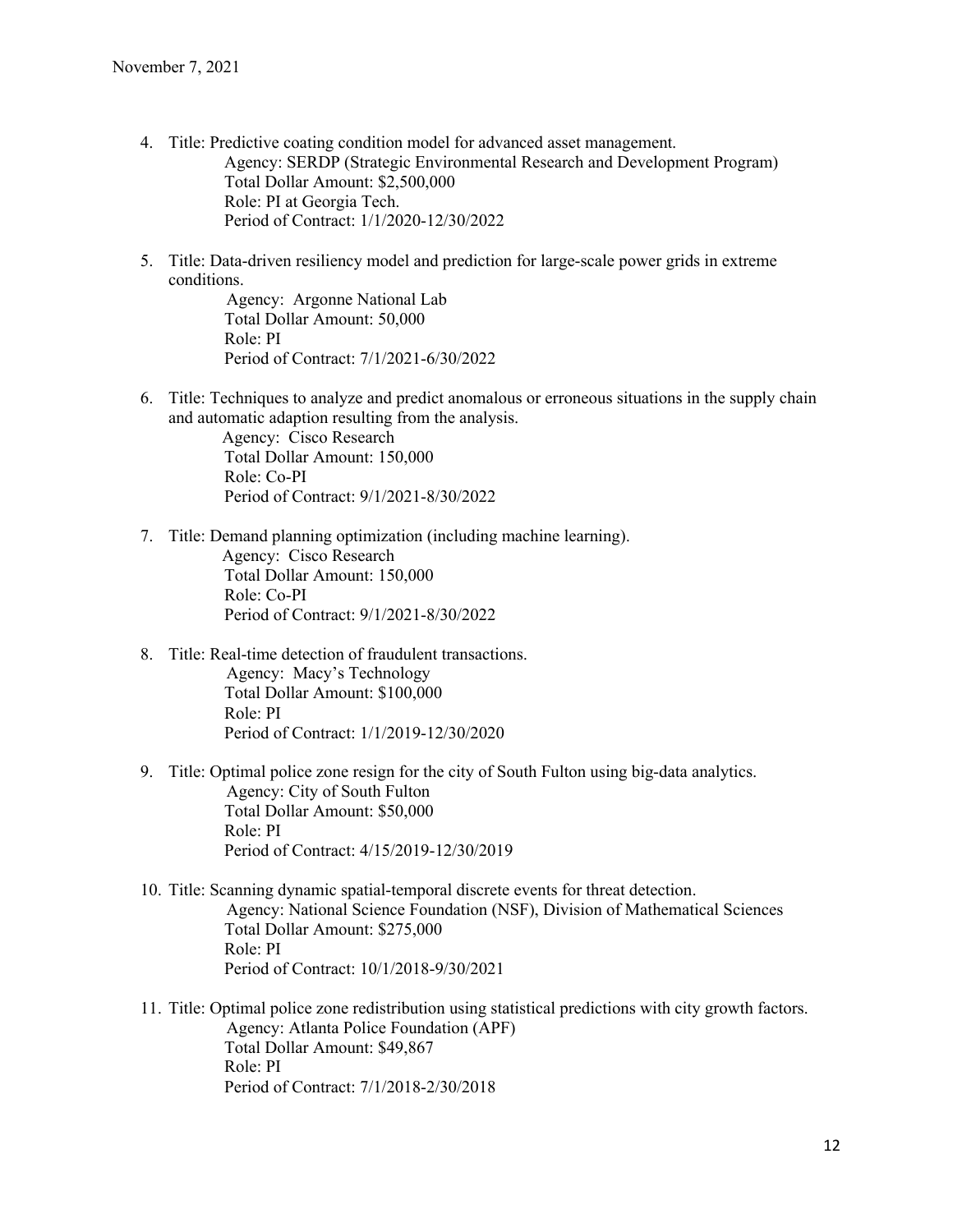12. Title: CAREER: Quick detection for streaming data over dynamic networks. Agency: National Science Foundation (NSF), Division of Computing and Communication Foundations (CCF). Total Dollar Amount: \$500,000 Role: PI Period of Contract: 7/1/2017-6/30/2022

13. Title: CyberSEES: Type 2: Collaborative Research: Real-time ambient noise. seismic imaging for subsurface sustainability. Agency: National Science Foundation (NSF), CCF, Division of Computing and Communication Foundations. Total Dollar Amount: \$1,200,000 Role: PI at Georgia Tech. Period of Contract: 1/15/2015 – 12/31/2019

- 14. Title: Crime correlation detection from large-scale APD police report data. Agency/Company: Atlanta Police Foundation Total Dollar Amount: \$150,000 Role: PI Period of Contract: 7/1/2017-6/30/2018
- 15. Title: Multi-arm bandit in non-stationary setting. Agency/Company: Adobe Research. Total Dollar Amount: \$10,000 (Gift Donation) Role: PI Period of Contract: 10/1/2017-9/1/2018
- 16. Title: Sensing complex networks for streaming inference. Agency/Company: Visiting Faculty Research Program (VFRP), Air Force Research Lab (AFRL) Total Dollar Amount: ~\$9,000 Role: PI Period of Contract: 5/9/2016 – 6/3/2016.
- 17. Title: NSF Student Travel Grant for the 10<sup>th</sup> ACM International Conference. on Underwater Networks and System (WUWNet'15) Agency/Company: National Science Foundation, CNS, Division of Computer and Network Systems. Total Dollar Amount: \$10,000 Period of Contract: 10/1/2015 – 3/31/2016
- 18. Title: Workshop on decision analytics for dynamic policing. Agency/Company: National Science Foundation, Operations Engineering. Total Dollar Amount: \$50,000 Collaborators: Victoria Chen (PI), Yuan Zhou, Burcu Keskin, James Brooks. Period of Contract: 5/1/2019 – 6/31/2019
- 19. Title: Collaborative Research: IUCRC Preliminary Proposal Planning Grant Georgia Tech: Center for Digital Factory Innovations (CDFI). Agency: National Science Foundation. Total Dollar Amount: \$20,000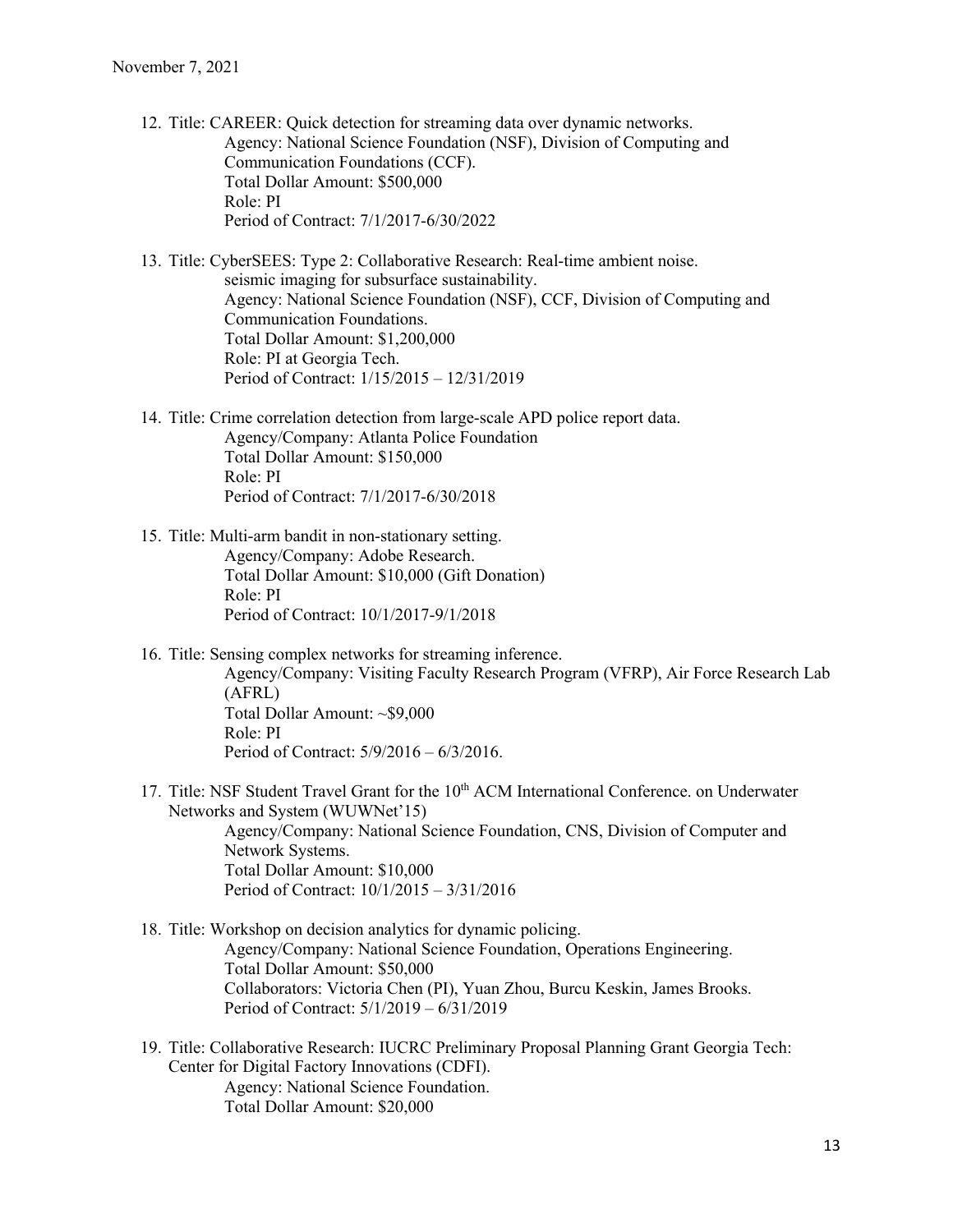Role: Co-PI. Period of Contract: 06/01/2021-05/30/2022.

20. Title of Project: Smart vehicle distribution logistics Agency/Company: Nissan Total Dollar Amount: \$357,055 Role: Co-PI Period of Contract: 9/4/2020-9/30/2020

21. Title of the Project: Robust Process Monitoring for Critical-to-quality Sensor Data Agency/Company: LG Electronics-PRI Amount: \$105,513. Role: Co-PI Period of Contract: 10/1/2019-9/31/2020 Collaborators: Seong-Hee Kim (PI)

- 22. Title of Project: Data-driven courier scheduling and management for express services Agency/Company: SF Express Total Dollar Amount: \$529,889.93 Role: Co-PI Period of Contract: 10/1/2017-9/30/2018 Collaborator: Guanghui Lan (PI), Enlu Zhou (Co-PI), Alex Shapiro (Co-PI)
- 23. Title of Project: Combining statistical process control and optimization via simulation for robust sensor network design in the presence of sensor measurement error.

Agency: National Science Foundation, Division of Civil, Mechanical, and Manufacturing Innovation (CMMI). Total Dollar Amount: \$300,000 Role: Co-PI Collaborators: Seong-Hee Kim (PI), Aral Mustafa (Co-PI) Period of Contract: 8/1/2015 – 7/31/2019

24. Title of Project: Dynamically responsive scanning diffraction for high-throughput analysis of phase assemblage in functional complex oxides.

Agency/Company: Georgia Tech IMAT See Grant Award Total Dollar Amount: \$20,000 Role: Co-PI Collaborators: Josh Kacher, School of Material Science, Georgia Tech, and Mark Losego, School of Material Science, Georgia Tech. Period of Contract: 11/1/2016 – 6/30/2017

25. Title of Project: Sequential blood pressure change-point detection Agency/Company: George Family Foundation. Total Dollar Amount: \$5,000 Role: Co-PI Collaborators: Turgay Ayer (PI) Period of Contract: 8/1/2014 – 7/31/2015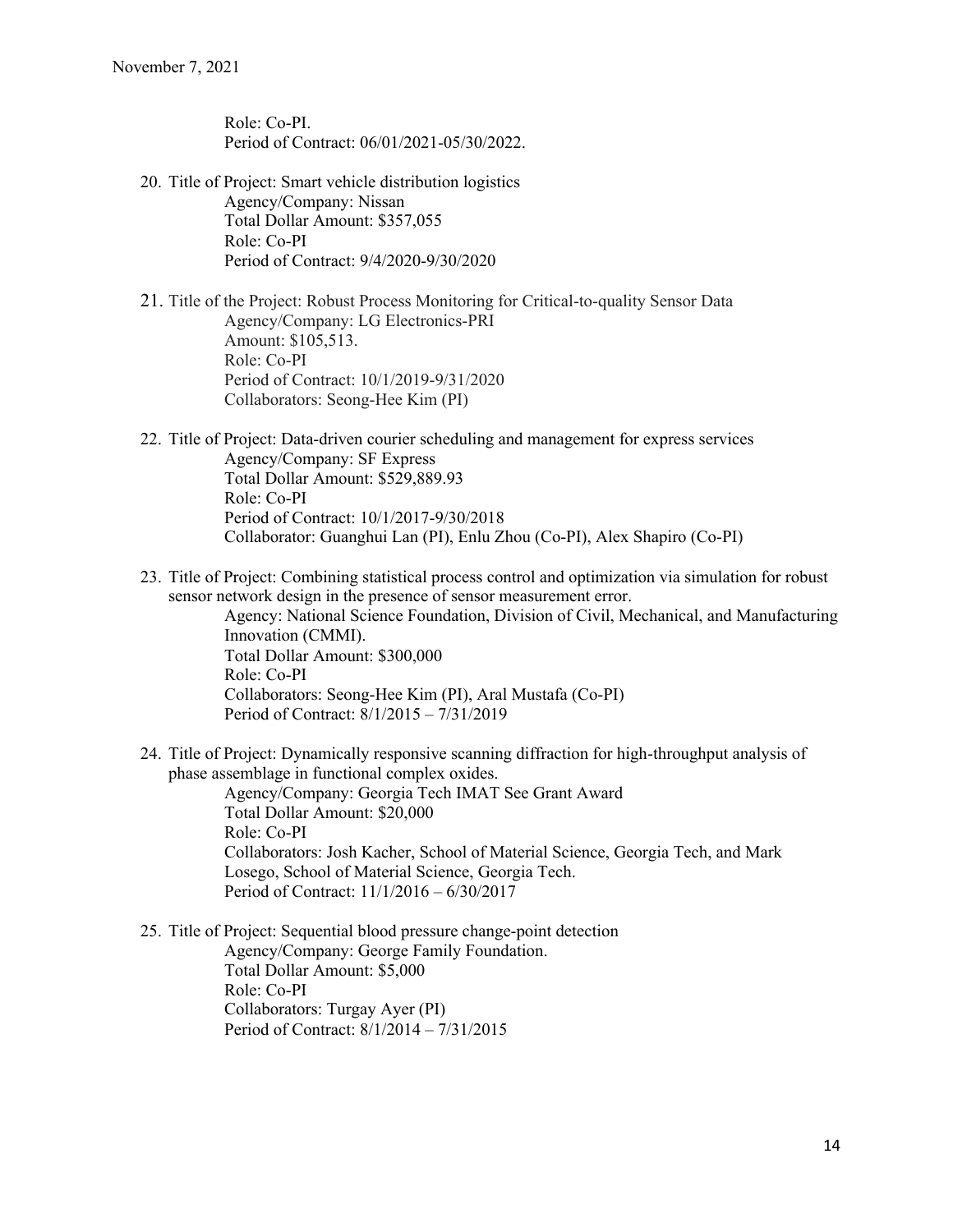# **Educational Activities**

## **Students Mentoring**

#### **Graduated Ph.D. Students**

- 1. Mr. Yang Cao, Ph.D. in Industrial Engineering (Statistics), Fall 2013-Summer 2018. Placement post-graduation: Data Scientist at Uber Technologies Inc., May 2018. Thesis: Poisson matrix completion and change-point detection. Dissertation Defense date: April 9, 2018. Robert Goodwell Brown Fellowship, 2015.
- 2. Ms. Shuang Li, Ph.D. in Industrial Engineering (Statistics). Fall 2014-Summer 2019. Co-advised with Le Song (CSE) (I serve the main adviser). Placement post-graduation: Postdoctoral Researcher at Harvard University, Statistics Department. September 2019. Tenure-Track Assistant Professor, Chinese University of Hong Kong (ShenZhen), since Fall 2021. Thesis: Statistical inference, modeling, and learning of point processes. Dissertation Defense date: June 20, 2019.
- 3. Mr. Junzhuo Chen, Ph.D. in IE (Systems, Informatics and Control). Fall 2015-April 2019. Co-advised with Seong-Hee Kim. Placement post-graduation: Data Scientist at Uber Technologies Inc., May 2019. Thesis: Spatial-temporal surveillance for environmental sensor networks. Dissertation Defense date: March 15, 2019.
- 4. Ms. Xi He, Ph.D. in Industrial Engineering (Statistics), Fall 2016-Summer 2020. Co-advised with Pinar Keskinocak. Placement post-graduation: Amazon, 2020. Thesis: Statistical detection and survival analysis with applications in sensor networks and healthcare.
- 5. Mr. Rui Zhang, Ph.D. in Industrial Engineering (Statistics), Fall 2017-Spring 2021. Co-advising with Alexander Shapiro. Placement post-graduation: Morgan Stanley, 2021. Dissertation: Hypothesis test for manifold and networks.
- 6. Ms. Liyan Xie, Ph.D. in Industrial Engineering (Statistics), Fall 2016- Summer 2021 Placement post-graduation: Tenure-Track Assistant Professor, Chinese University of Hong Kong (ShenZhen), Fall 2021. Thesis: Robust statistical inference through the lens of optimization.

#### **In Process Ph.D. Students**

- 7. Mr. Shixiang Zhu, Ph.D. in Machine Learning (ISyE), Fall 2017-present. (Expected graduation: Spring 2022.) Thesis: Statistical learning and decision making for spatio-temporal data.
- 8. Mr. Shaowu (Henry) Yuchi, Ph.D. in Machine Learning (ISyE), Fall 2018-present. Co-advising with C. F. Jeff Wu. Research: Uncertainty quantification and physics-based machine learning.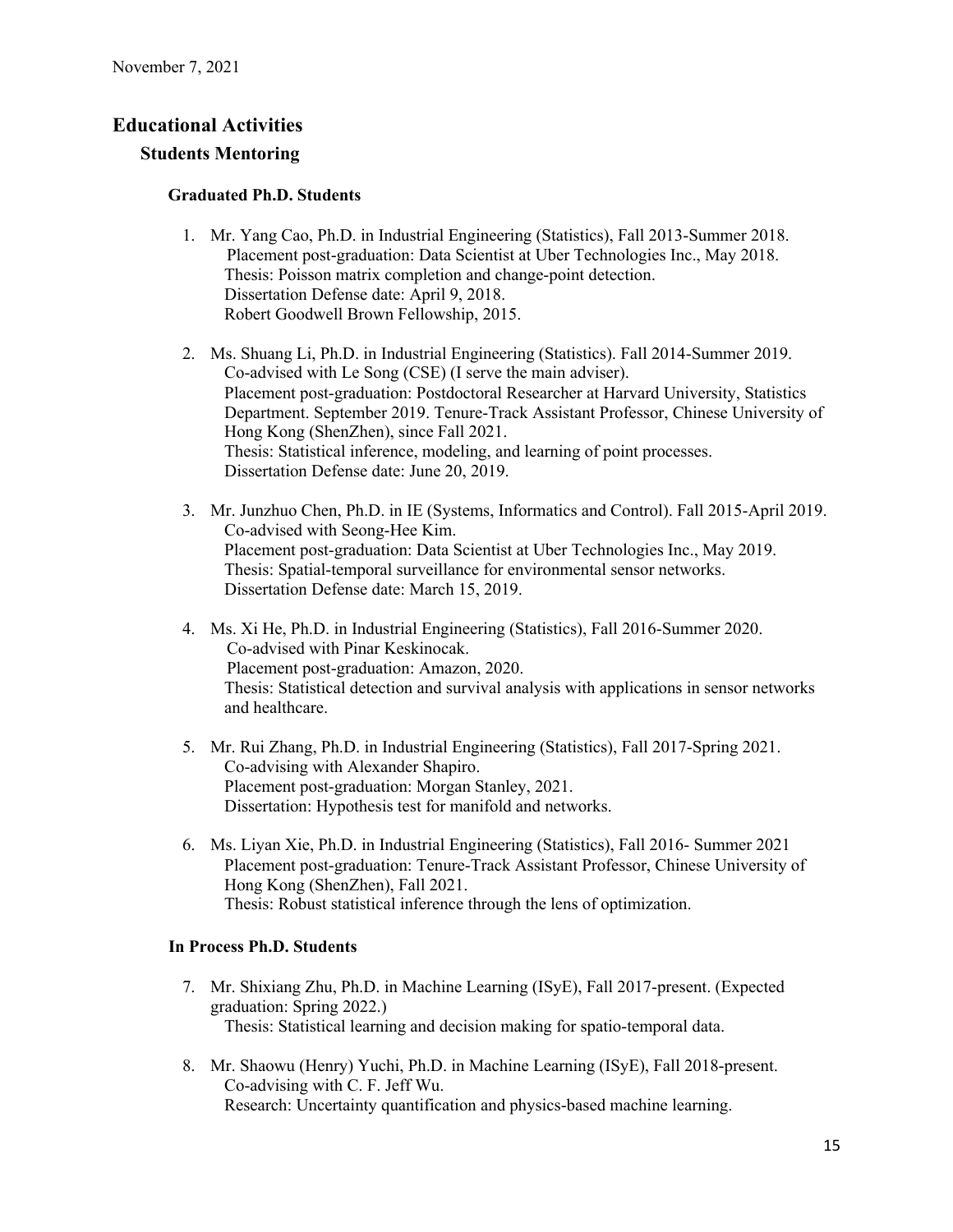- 9. Mr. Minghe Zhang, Ph.D. in Machine Learning (ISyE), Fall 2019-present. Research: Sequential change detection and prediction over dynamic networks.
- 10. Mr. Haoyun Wang, Ph.D. in Industrial Engineering (Statistics), Fall 2019-present. Research: Statistical estimation and inference for dynamic networks.
- 11. Mr. Song Wei, Ph.D. in Machine Learning (ML), Fall 2019-present. Research: Dynamic time series modeling, inference, and optimization.
- 12. Mr. Chen Xu, Ph.D. in Operations Research (OR), Fall 2020-present. Research: Conformal statistical inference and spatio-temporal modeling.
- 13. Mr. Jie Wang, Ph.D. in Industrial Engineering (IE), Fall 2020-present. Research: Distributional robust optimization and statistics.
- 14. Mr. Jefferey Smith, Ph.D. in Machine Learning, Fall 2021-present. Research: ICU data modeling and prediction.
- 15. Mr. Matt Repasky, Ph.D. in Machine Learning, Fall 2021-present. Research: Machine learning models and prediction for sequential data with applications to national critical assets.

#### **Master Students**

- 1. Mr. Qingbin Li, Master in Computer Science and Engineering. Graduated in Spring 2015. Thesis: Online sufficient dimension reduction for high-dimensional time series.
- 2. Mr. David Marangoni-Simonsen Non-thesis Master in Statistics. Graduated Spring 2015. Project: sequential changepoint approach for online community detection.
- 3. Mr. Ruyi Ding, Master in Electrical and Computer Engineering. Graduate in Summer 2020. Currently a Ph.D. student at Northeastern University. Thesis: Statistical modeling for highway traffic sensor data.
- 4. Ms. Le Lu, Master in Operations Research. Graduate in Summer 2020. Currently a Ph.D. student at University of Texas, Austin. Thesis: Data-driven police zone design for City of South Fulton.
- 5. Ms. Heejune Sheen. Non-Thesis Master in Statistics. Graduate in Fall 2021. Worked on a paper "Tensor kernel recovery for spatio-temporal Hawkes processes."

#### **Undergraduate Students**

1. Alexander Bukharin, ISyE. (2019-2021). President's Undergraduate Research Salary Award (PURA), 2020. College of Engineering Outstanding Undergraduate Research Award, 2020. Currently Ph.D. in Machine Learning student at Georgia Tech.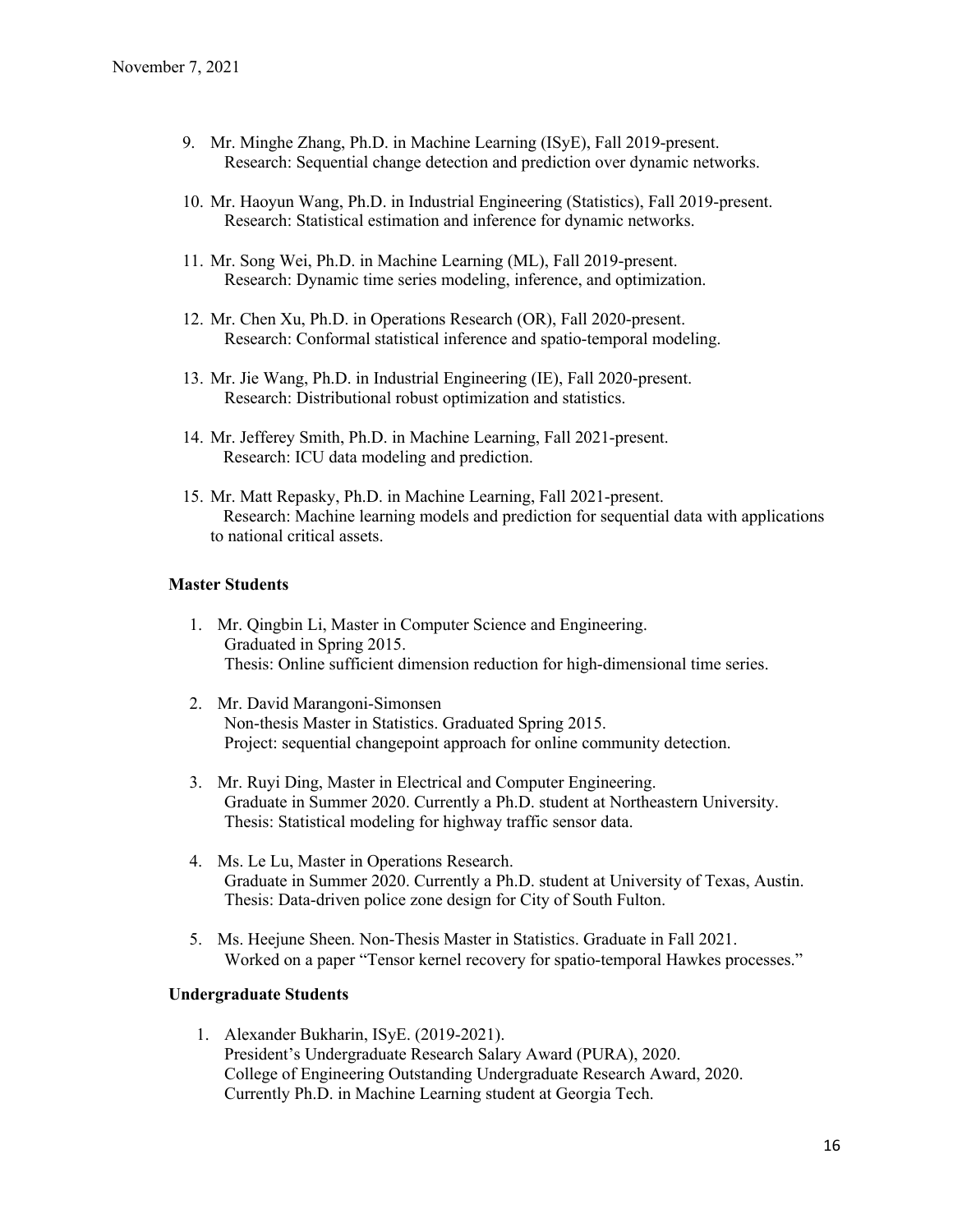- 2. Matthew Repasky, Physics. (2019-2021). President's Undergraduate Research Salary Award (PURA), 2021. Currently Ph.D. in Machine Learning student at Georgia Tech.
- 3. Kiran Gite, ISyE. (2019)
- 4. Yuvaneshwar Murugesan, ISyE and CS, Georgia Tech. (2018)
- 5. Joshua Gundugollu, ISyE and CS, Georgia Tech. (2018)
- 6. Swapnil Lad, ISyE, Georgia Tech. (2018)
- 7. Anunoy S. Dussa, CS, Georgia Tech. (2018)
- 8. Yijun (Emma) Wan, ISyE, Georgia Tech. (2018)
- 9. Ge Gao, AE. (2016-2017)
- 10. Shannon Gerhard, ISyE. (2017)
- 11. Christina Leamon, ISyE. (2016)

# **Courses Taught**

| Semester      | Course No.       | Course Title                           | # of Students |
|---------------|------------------|----------------------------------------|---------------|
| Fall 2021     | <b>ISyE 8803</b> | Topics in Statistical Machine Learning | 19            |
| Fall 2021     | <b>OMSA 6740</b> | <b>Computational Data Analysis</b>     | 389           |
| Spring 2021   | ISyE 6416        | <b>Computational Statistics</b>        | 350           |
| Spring 2021   | <b>OMSA 6740</b> | <b>Computational Data Analysis</b>     | 80            |
| Fall 2020     | OMSA 6740        | <b>Computational Data Analysis</b>     | 283           |
| Fall 2020     | <b>ISyE 6740</b> | <b>Computational Data Analysis</b>     | 67            |
| Summer 2020   | OMSA 6740        | <b>Computational Data Analysis</b>     | 418           |
| Spring 2020   | ISyE 6416        | <b>Computational Statistics</b>        | 77            |
| Spring 2020   | <b>OMSA 6740</b> | <b>Computational Data Analysis</b>     | 339           |
| Fall 2019     | OMSA 6740        | <b>Computational Data Analysis</b>     | 321           |
| Fall 2019     | <b>ISyE2028</b>  | <b>Basic Statistical Methods</b>       | 60            |
| Spring 2018   | ISyE 6740        | Computational Data Analysis            | 80            |
| Fall 2017     | <b>ISyE 8803</b> | Special Topic                          | 12            |
| Spring 2017   | ISyE 6416        | <b>Computational Statistics</b>        | 59            |
| Spring 2017   | <b>ISyE 2028</b> | <b>Basic Statistical Methods</b>       | 57            |
| Spring 2016   | ISyE 6416        | <b>Computational Statistics</b>        | 53            |
| Fall 2015     | <b>ISyE 2028</b> | <b>Basic Statistical Methods</b>       | 63            |
| Spring $2015$ | ISyE 6416        | <b>Computational Statistics</b>        | 34            |
| Spring 2014   | ISyE 6416        | <b>Computational Statistics</b>        | 29            |
| Fall 2013     | <b>ISyE 2028</b> | <b>Basic Statistical Methods</b>       | 44            |

# **Educational Outreach Activities**

- 1. Gave a short course on "Introduction to Machine Learning and Statistical Modeling" to Center for Disease Control (CDC), Statistical Advisory Group, in July 2021.
- 2. Serve as a founding Faculty Advisor for Women in Technology (WIT) program at Georgia Tech, since Fall 2020.
- 3. Participate in Women in Technology (WIT) mentor program https://mywit.org/wit-girlsmentoring-program/ which is a program to mentor high school girls interested in STEM. Through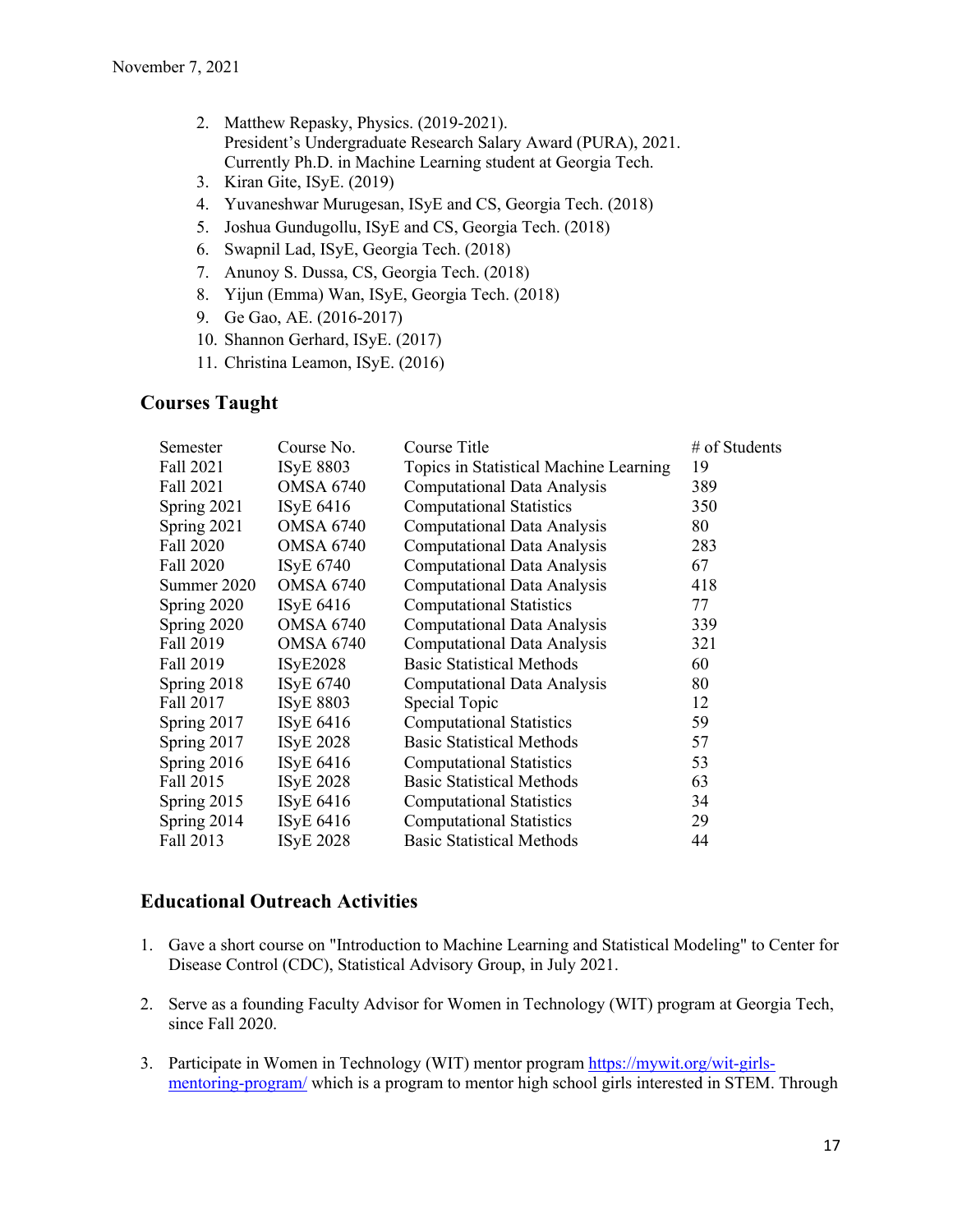the program I mentored a high-school girl (Ms. Tamilore Dairo at Gwinnett School of Mathematics, Science and Technology) from August to December 2020.

- 4. Developed and taught a new course for Online Masters in Analytics Program OMSA-6740, "Computational Data Analysis." Since launched in Fall 2019, the course has been successful, and it has been taken by 700 plus students in two semesters. I received over 20 Thank-a-Teacher Notes from students in this class.
- 5. Co-organizing Foundation of Data Science (FDS) Summer School, sponsored by NSF TRIPODS Institutes at the Georgia Institute of Technology, August 2019. The audience include about 30 graduate students participants from different universities in the U.S.
- 6. Gave a short course on "Introduction to Bayesian statistics'' to participating graduate students at the 2nd Symposium on Machine Learning in Science and Engineering (MLSE), held at Georgia Tech, 2019.
- 7. Develop and offer a special topic course on statistical and probabilistic methods for data science in Fall 2017. The course covers state-of-the-art probabilistic modeling and statistical inference techniques, which are very important in machine learning and big-data analysis. The course filled the gap and satisfied the teaching need at Georgia Tech, for a more in-depth course focusing on the more theoretical aspect of machine learning. The course was taken by 12 students from multiple departments, including ISyE, Civil Engineering, and Biomedical Engineering. The course was well-received, and I am Thank-a-Teacher Recipient from CTL that year.
- 8. Supervise SURE undergraduate research program (including one African American student), Summer 2016, 2018.
- 9. Strengthened and improved ISyE 2028 Basic Statistical Methods to include a new course component, a project on "big data analytics." The project component requires students to collect their data from their daily life and perform analysis using statistical inference techniques they learned in class. This enhances students' understanding of statistics and helps them to connect statistics to their everyday life. The new component was highly rated by students.
- 10. Strengthened and improved ISyE 6416 Computational Statistics to include new topics that are related to cutting edge research.
- 11. Offered a session "How computers detect human faces" for Georgia Tech, ISyE Mission Possible program, a summer outreach program for high school students, June 2017 and June 2019. This component was well-received by students, which connects machine learning algorithms to what the students understand in their daily life.
- 12. Offered a guest lecture about machine learning for middle schoolers at the Atlanta International School, during the Atlanta Science Festival, March 2017.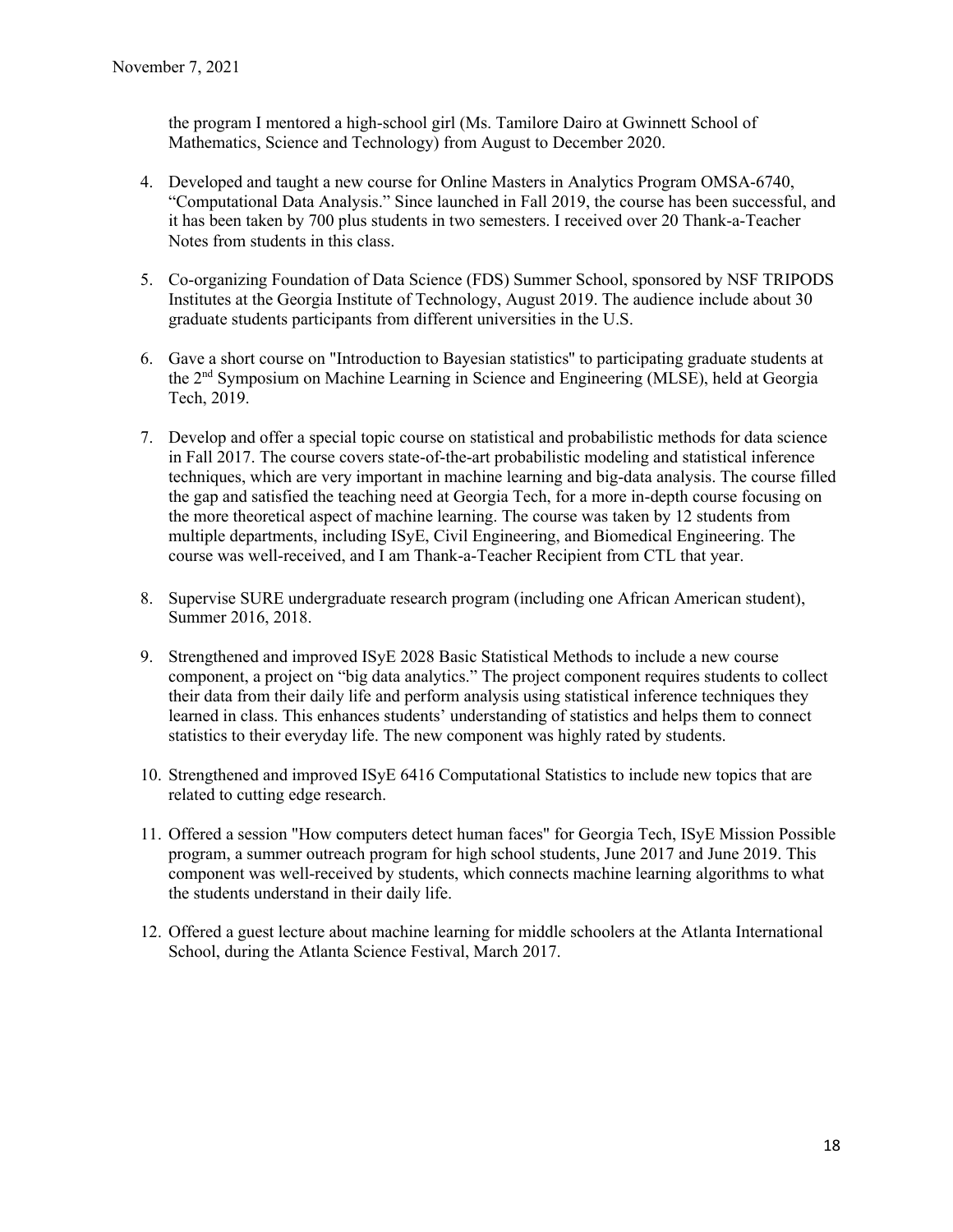# **Service**

# **Society Offices, Activities, and Membership**

- 1. Elected Member of the IEEE SAM (Sensor Array and Multichannel) Technical Committee, 2019- 2022.
- 2. Elected Member of the IEEE Machine Learning and Signal Processing (MLSP) Technical Committee (TPC), 2015-2018, and also served on the MLSP Award Committee, 2018.
- 3. Member of IEEE, INFORMS, IISE, IEEE Signal Processing Society, IEEE Information Theory Society, AMS Member.

# **Synergistic Activities**

- 1. Area Chair, NeurIPS 2021.
- 2. Co-organizing Machine Learning /AI Cluster at INFORMS, 2020.
- 3. Leading Organizing Committee. Georgia Statistics Day, 2019.
- 4. Co-organizing Workshop on Decision Analytics for Dynamic Policing, in Arlington, Virginia, May, 2019.
- 5. Organizing Committee. Georgia Statistics Day, 2018.
- 6. Technical Program Committee (TPC). The  $26<sup>th</sup>$  European Signal Processing Conference (EUSIPCO), Rome, Italy, 2018.
- 7. Technical Program Committee (TPC). SSP, 2018.
- 8. Program Committee Member. Association for the Advancement of Artificial Intelligence (AAAI), the 32nd Conference on Artificial Intelligence, 2018.
- 9. Program Committee Member. IEEE International Workshop on Machine Learning for Signal Processing (MLSP), Tokyo, Japan, 2017.
- 10. Program Committee (PC) member. AISTATS, 2017.
- 11. Technical Program Committee. CAMSAP, 2017.
- 12. Organized a special session on "Sequential methods for high-dimensional structured signals" at ICASSP, New Orleans, USA, 2017.
- 13. Technical Program Committee (TPC). IEEE GlobalSIP, Washington, D.C., 2016.
- 14. Technical Program Committee (TPC). Workshop for Signal Processing for Big Data in Wireless Networks in IEEE Globecom Washington, D.C., 2016.
- 15. Session Chair. ICSA Applied Statistics Symposium, Atlanta, GA, 2016.
- 16. Technical Program Committee (TPC). IEEE Global Communications Conference: Workshops: Signal Processing for Big Data in Wireless Networks, 2015.
- 17. Technical Program Committee (TPC). The 22<sup>nd</sup> IEEE International Conference on Image Processing (ICIP), 2015.
- 18. Technical Program Committee (TPC). The 6<sup>th</sup> IEEE CAMSAP Conference, December 2015.
- 19. Session Chair. Asilomar, October 2015.
- 20. Finance Chair. The  $10<sup>th</sup>$  ACM International Conference on Underwater Networks and Systems, 2015, Washington DC.
- 21. Social Media and SigView Chair. GlobalSIP, 2015, Orlando, FL.
- 22. Session Organizer. Modeling and Optimization: Theory and Application (MOPTA), Lehigh University, Special Session on "Information and Optimization", 2014.
- 23. Organized the "Information Processing for Big Data Symposium" at GlobalSIP, December 2014, Atlanta, GA.
- 24. Session Chair. Asilomar, 2013.
- 25. Session Chair. Asilomar, 2012.
- 26. Session Chair. IEEE Statistical Signal Processing Workshop (SSP), August 2012.